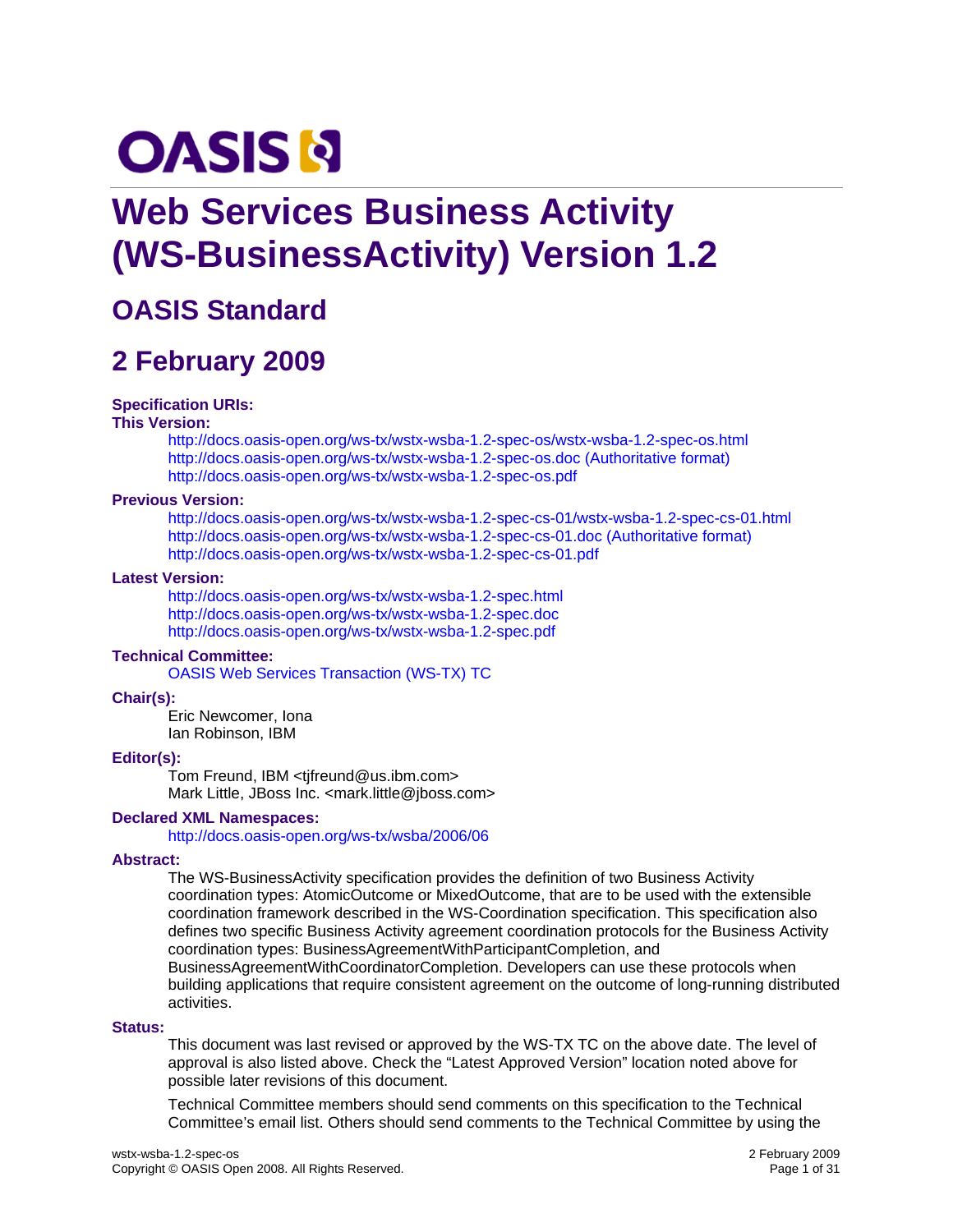"Send A Comment" button on the Technical Committee's web page at [www.oasis](http://www.oasis-open.org/committees/ws-tx)[open.org/committees/ws-tx](http://www.oasis-open.org/committees/ws-tx) .

For information on whether any patents have been disclosed that may be essential to implementing this specification, and any offers of patent licensing terms, please refer to the Intellectual Property Rights section of the Technical Committee web page ([www.oasis](http://www.oasis-open.org/committees/ws-tx/ipr.php)[open.org/committees/ws-tx/ipr.php](http://www.oasis-open.org/committees/ws-tx/ipr.php) ).

The non-normative errata page for this specification is located at [www.oasis](http://www.oasis-open.org/committees/ws-tx)[open.org/committees/ws-tx](http://www.oasis-open.org/committees/ws-tx) .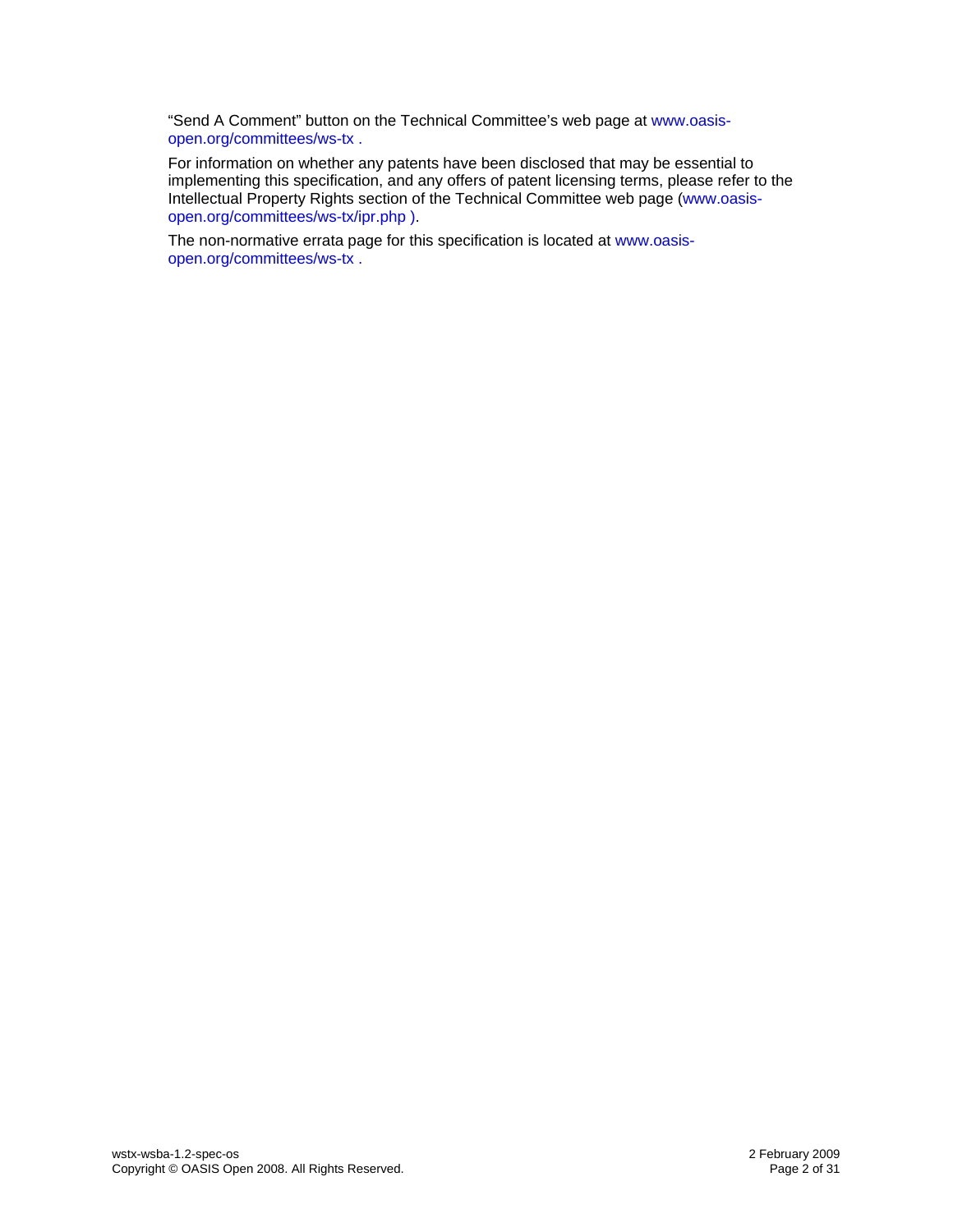# **Notices**

Copyright © OASIS Open 2008. All Rights Reserved.

All capitalized terms in the following text have the meanings assigned to them in the OASIS Intellectual Property Rights Policy (the "OASIS IPR Policy"). The full Policy may be found at the OASIS website.

This document and translations of it may be copied and furnished to others, and derivative works that comment on or otherwise explain it or assist in its implementation may be prepared, copied, published, and distributed, in whole or in part, without restriction of any kind, provided that the above copyright notice and this section are included on all such copies and derivative works. However, this document itself may not be modified in any way, including by removing the copyright notice or references to OASIS, except as needed for the purpose of developing any document or deliverable produced by an OASIS Technical Committee (in which case the rules applicable to copyrights, as set forth in the OASIS IPR Policy, must be followed) or as required to translate it into languages other than English.

The limited permissions granted above are perpetual and will not be revoked by OASIS or its successors or assigns.

This document and the information contained herein is provided on an "AS IS" basis and OASIS DISCLAIMS ALL WARRANTIES, EXPRESS OR IMPLIED, INCLUDING BUT NOT LIMITED TO ANY WARRANTY THAT THE USE OF THE INFORMATION HEREIN WILL NOT INFRINGE ANY OWNERSHIP RIGHTS OR ANY IMPLIED WARRANTIES OF MERCHANTABILITY OR FITNESS FOR A PARTICULAR PURPOSE.

OASIS requests that any OASIS Party or any other party that believes it has patent claims that would necessarily be infringed by implementations of this OASIS Committee Specification or OASIS Standard, to notify OASIS TC Administrator and provide an indication of its willingness to grant patent licenses to such patent claims in a manner consistent with the IPR Mode of the OASIS Technical Committee that produced this specification.

OASIS invites any party to contact the OASIS TC Administrator if it is aware of a claim of ownership of any patent claims that would necessarily be infringed by implementations of this specification by a patent holder that is not willing to provide a license to such patent claims in a manner consistent with the IPR Mode of the OASIS Technical Committee that produced this specification. OASIS may include such claims on its website, but disclaims any obligation to do so.

OASIS takes no position regarding the validity or scope of any intellectual property or other rights that might be claimed to pertain to the implementation or use of the technology described in this document or the extent to which any license under such rights might or might not be available; neither does it represent that it has made any effort to identify any such rights. Information on OASIS' procedures with respect to rights in any document or deliverable produced by an OASIS Technical Committee can be found on the OASIS website. Copies of claims of rights made available for publication and any assurances of licenses to be made available, or the result of an attempt made to obtain a general license or permission for the use of such proprietary rights by implementers or users of this OASIS Committee Specification or OASIS Standard, can be obtained from the OASIS TC Administrator. OASIS makes no representation that any information or list of intellectual property rights will at any time be complete, or that any claims in such list are, in fact, Essential Claims.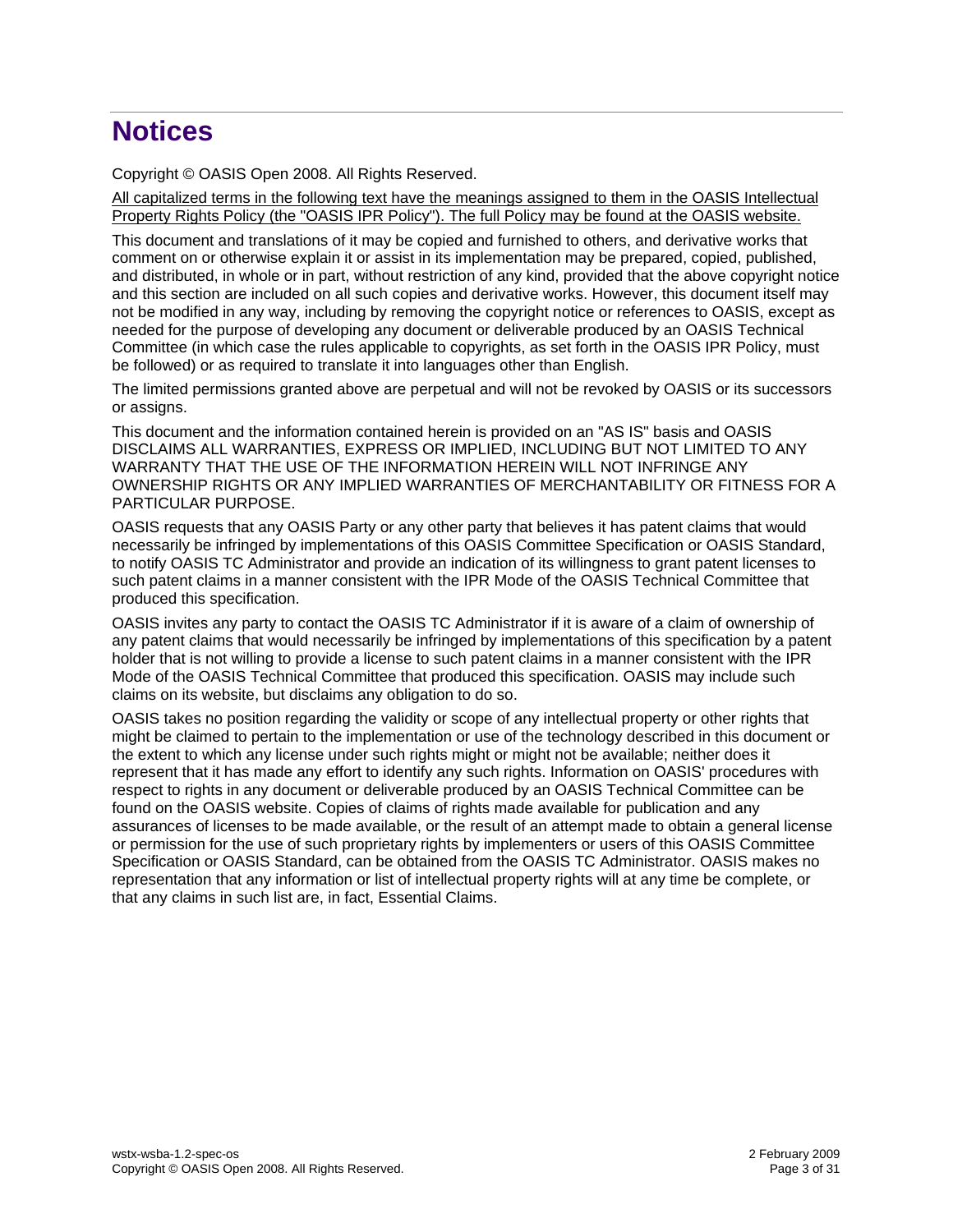# **Table of Contents**

| $\mathbf{1}$ |  |
|--------------|--|
|              |  |
|              |  |
|              |  |
|              |  |
|              |  |
|              |  |
|              |  |
|              |  |
|              |  |
| 2            |  |
| 3            |  |
|              |  |
|              |  |
|              |  |
| 4            |  |
|              |  |
|              |  |
|              |  |
|              |  |
| 5            |  |
| 6            |  |
| Α.           |  |
| В.           |  |
|              |  |
|              |  |
|              |  |
|              |  |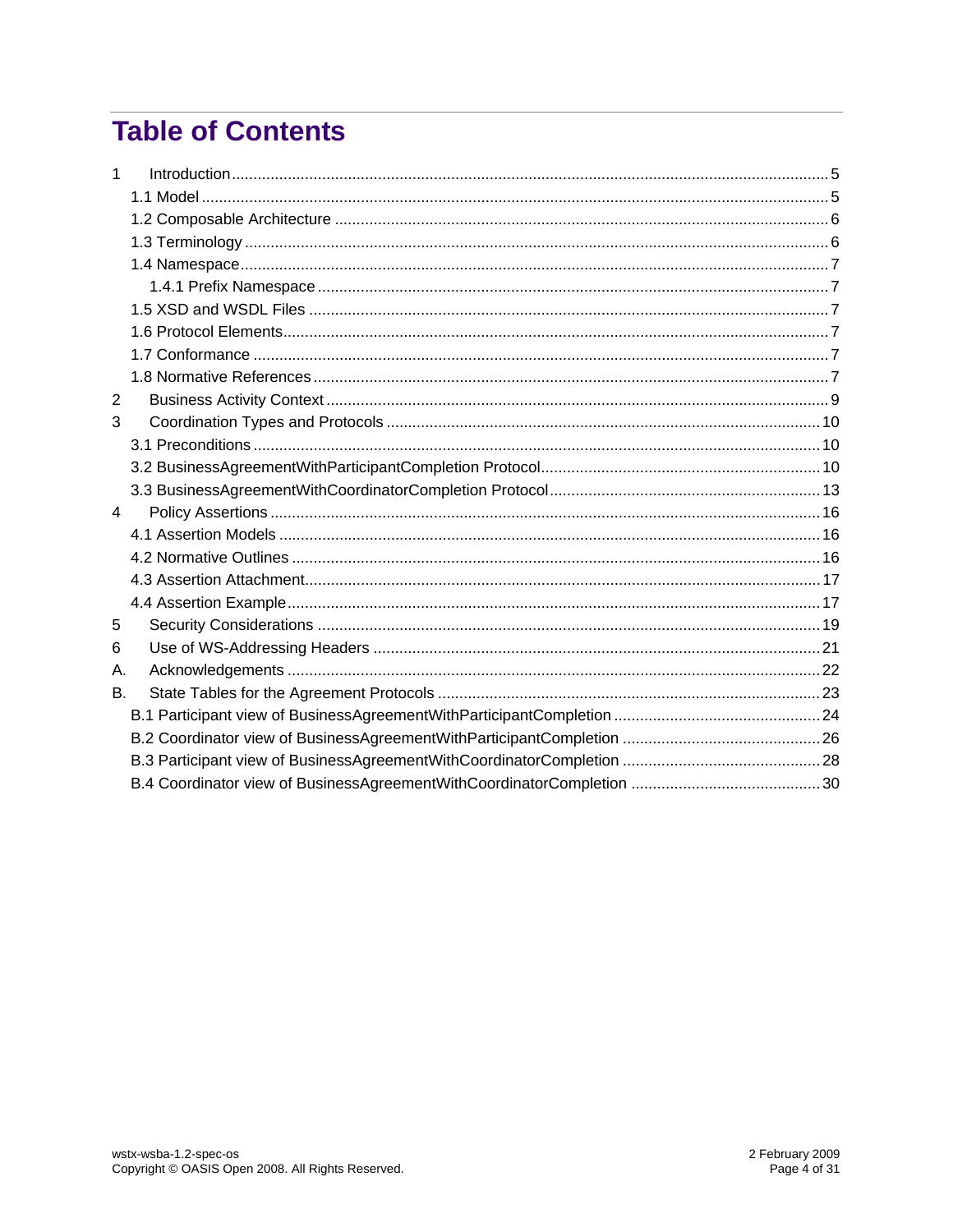# <span id="page-4-0"></span><sup>1</sup>**1 Introduction**

The current set of Web service specifications **[\[WSDL\]](#page-7-0) [\[SOAP 1.1\]](#page-6-1) [\[SOAP 1.2\]](#page-7-1)** define protocols for Web service interoperability. Web services increasingly tie together a number of participants forming large distributed applications. The resulting activities may have complex structure and relationships. 2 3 4

- 5 6 The WS-Coordination **[\[WSCOOR\]](#page-7-2)** specification defines an extensible framework for defining coordination types.
- 7 8 9 10 This specification provides the definition of two Business Activity coordination types used to coordinate activities that apply business logic to handle exceptions that occur during the execution of activities of a business process. Actions are applied immediately and are permanent. Compensating actions may be invoked in the event of an error. WS-BusinessActivity defines protocols that enable existing business
- 11 process and work flow systems to wrap their proprietary mechanisms and interoperate across trust
- 12 boundaries and different vendor implementations.
- 13 To understand the protocols described in this specification, the following assumptions are made:
- 14 15 • The reader is familiar with the WS-Coordination **[\[WSCOOR\]](#page-7-2)** specification which defines the framework for the Business Activity coordination protocols.
- 16 • The reader is familiar with WS-Addressing **[\[WSADDR\]](#page-7-3)** and WS-Policy **[\[WSPOLICY\]](#page-7-4)**.
- 17 Business activities have the following characteristics:
- 18 • A business activity may consume many resources over a long duration.
- 19 • There may be a significant number of atomic transactions involved.
- 20 21 • Individual tasks within a business activity can be seen prior to the completion of the business activity, their results may have an impact outside of the computer system.
- 22 23 • Responding to a request may take a very long time. Human approval, assembly, manufacturing, or delivery may have to take place before a response can be sent.
- 24 25 26 • In the case where a business exception requires an activity to be logically undone, abort is typically not sufficient. Exception handling mechanisms may require business logic, for example in the form of a compensation task, to reverse the effects of a previously completed task.
- 27 28 • Participants in a business activity may be in different domains of trust where all trust relationships are established explicitly.
- 29 The Business Activity protocols defined in this specification have the following design points:
	- All state transitions are reliably recorded, including application state and coordination metadata.
- 31 32 33 • All non-terminal notifications are acknowledged in the protocol to ensure a consistent view of state between the coordinator and participant. A coordinator or participant may solicit the status of its partner or retry sending notifications in order to achieve this.
- 34 35 36 • Each notification is defined as an individual message. Transport level request/response retry and time out are not sufficient mechanisms to achieve end-to-end agreement coordination for longrunning activities.

## 37 **1.1 Model**

- 38 Business Activity coordination protocols provide the following flexibility:
- 39 40 41 42 • A business application may be partitioned into business activity scopes. A business activity scope is a business task consisting of a general-purpose computation carried out as a bounded set of operations on a collection of Web services that require a mutually agreed outcome. There may be any number of hierarchical nesting levels. Nested scopes: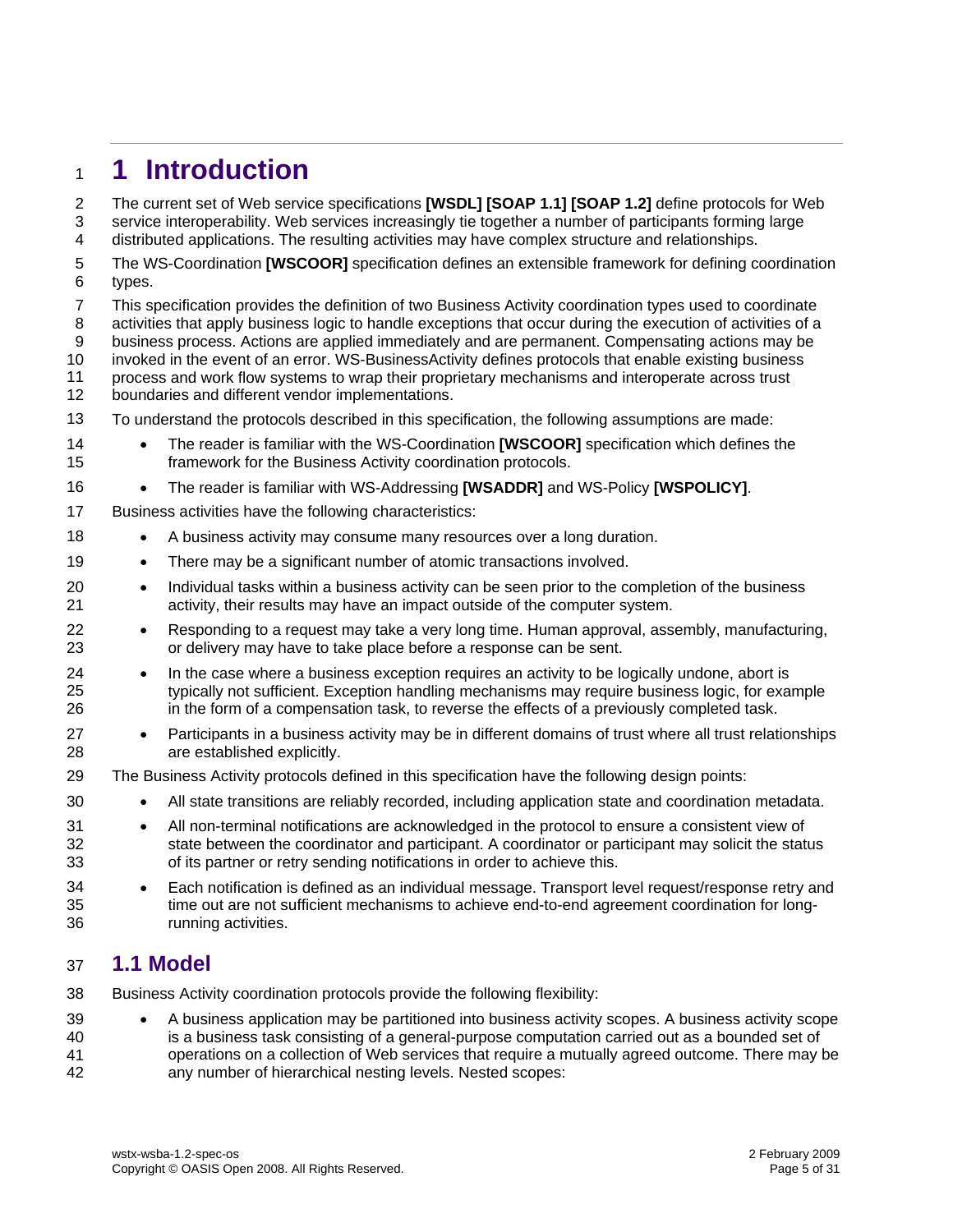<span id="page-5-0"></span>43 44 45 46 47 48 49 50 51 52 53 54 55 56 57 58 59 60 61 62 – Allow a business application to select which child tasks are included in the overall outcome processing. For example, a business application might solicit an estimate from a number of suppliers and choose a quote or bid based on lowest-cost. – Allow a business application to catch an exception thrown by a child task, apply an exception handler, and continue processing even if something goes wrong. When a child completes its work, it may be associated with a compensation that is registered with the parent activity. • A participant task within a business activity may specify that it is leaving a business activity. This provides the ability to exit a business activity and allows business programs to delegate processing to other scopes. The participant list is dynamic and a participant may exit the protocol at any time without waiting for the outcome of the protocol. • The Business Activity coordination protocols allow a participant task within a business activity to specify its outcome directly without waiting for solicitation. Such a feature is generally useful when • A task fails so that the notification can be used by a business activity exception handler to modify the goals and drive processing in a timely manner. • The Business Activity coordination protocols allow participants in a coordinated business activity to perform "tentative" operations as a normal part of the activity. The result of such "tentative" operations may become visible before the activity is complete and may require business logic to run in the event that the operation needs to be compensated. Such a feature is critical when the joint work of a business activity requires many operations performed by independent services over a long period of time.

# 63 **1.2 Composable Architecture**

64 65 66 67 68 69 70 By using the XML **[\[XML\]](#page-7-5)**,SOAP **[\[SOAP 1.1\]](#page-6-1) [\[SOAP 1.2\]](#page-7-1)** and WSDL **[\[WSDL\]](#page-7-0)** extensibility model, SOAPbased and WSDL-based specifications are designed to work together to define a rich Web services environment. As such, WS-BusinessActivity by itself does not define all features required for a complete solution. WS-BusinessActivity is a building block used with other specifications of Web services (e.g., WS-Coordination **[\[WSCOOR\]](#page-7-2)**, WS-Security **[\[WSSec\]](#page-7-6)**) and application-specific protocols that are able to accommodate a wide variety of coordination protocols related to the coordination actions of distributed applications.

# 71 **1.3 Terminology**

77 78

72 The uppercase key words "MUST", "MUST NOT", "REQUIRED", "SHALL", "SHALL NOT", "SHOULD",

73 74 "SHOULD NOT", "RECOMMENDED", "MAY", and "OPTIONAL" in this document are to be interpreted as described in RFC2119 **[\[RFC2119\]](#page-6-2)**.

- 75 This specification uses an informal syntax to describe the XML grammar of the XML fragments below:
- 76 • The syntax appears as an XML instance, but the values indicate the data types instead of values.
	- Element names ending in "..." (such as <element.../> or <element...>) indicate that elements/attributes irrelevant to the context are being omitted.
- 79 • Attributed names ending in "..." (such as name=...) indicate that the values are specified below.
- 80 81 • Grammar in bold has not been introduced earlier in the document, or is of particular interest in an example.
- 82 83 •  $\leq$ !-- description --> is a placeholder for elements from some "other" namespace (like ##other in XSD).
- 84 85 86 • Characters are appended to elements, attributes, and <!-- descriptions --> as follows: "?" (0 or 1), "\*" (0 or more), "+" (1 or more). The characters "[" and "]" are used to indicate that contained items are to be treated as a group with respect to the "?", "\*", or "+" characters.
- 87 88 • The XML namespace prefixes (defined below) are used to indicate the namespace of the element being defined.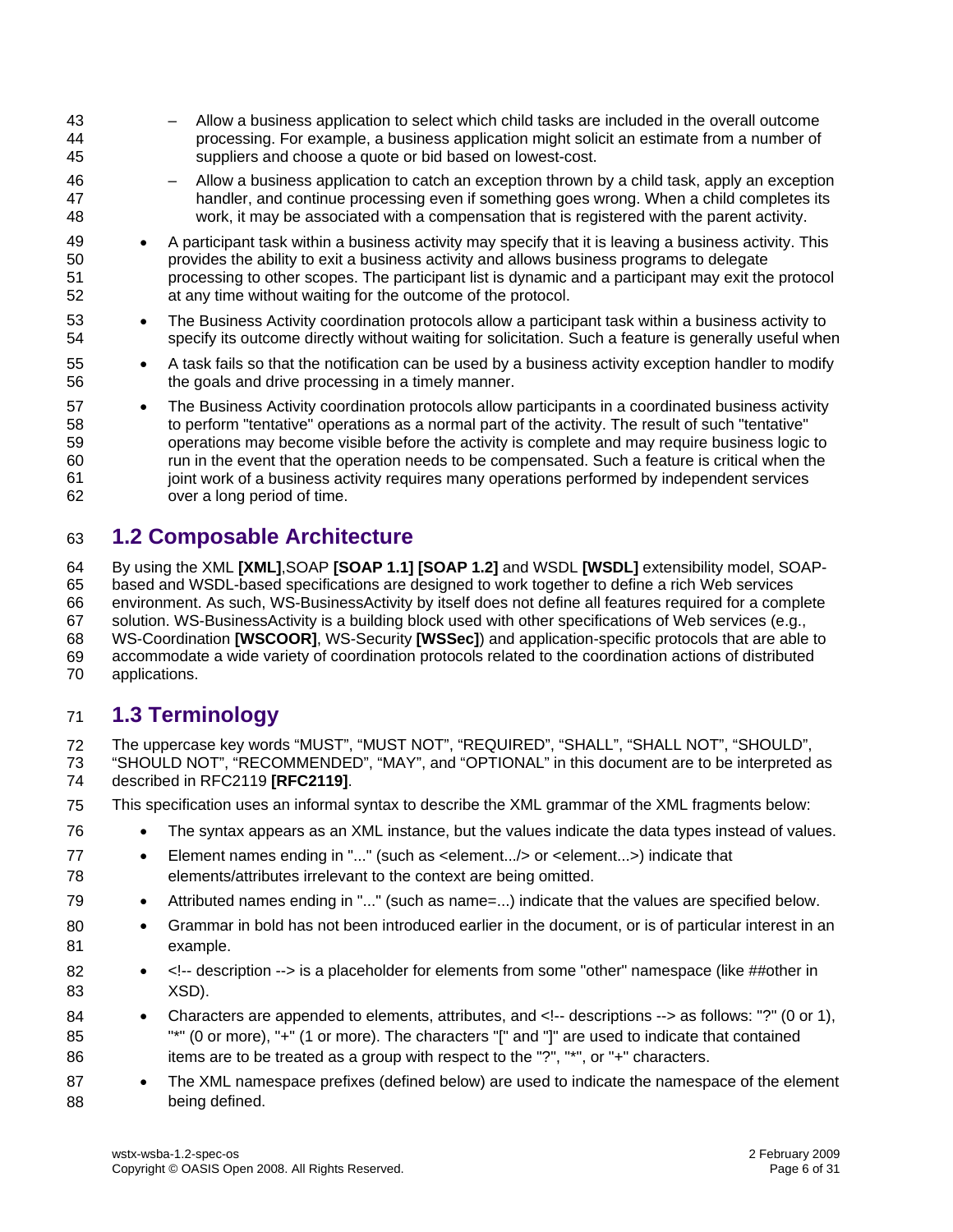<span id="page-6-0"></span>89 90 • Examples starting with <?xml contain enough information to conform to this specification; others examples are fragments and require additional information to be specified in order to conform.

## 91 **1.4 Namespace**

92 The XML namespace **[\[XML-ns\]](#page-7-7)** URI that MUST be used by implementations of this specification is:

93 http://docs.oasis-open.org/ws-tx/wsba/2006/06

### 94 **1.4.1 Prefix Namespace**

95 The following namespaces are used in this document:

| Prefix | Namespace                                       |
|--------|-------------------------------------------------|
| wscoor | http://docs.oasis-open.org/ws-tx/wscoor/2006/06 |
| wsba   | http://docs.oasis-open.org/ws-tx/wsba/2006/06   |

# 96 **1.5 XSD and WSDL Files**

[Dereferencing the XML namespace defined in section 1.4 will produce the Resource Directory](#page-6-0)  97

Description Language (RDDL) **[RDDL]** [document that describes this namespace, including the XML](#page-6-0)  98

schema **[XML-Schema1] [\[XML-Schema2\]](#page-6-3)** and WSDL **[WSDL]** [declarations associated with this](#page-6-0)  [specification.](#page-6-0)  99 100

101 102 SOAP bindings for the WSDL **[\[WSDL\]](#page-7-0)**, referenced in the RDDL **[\[RDDL\]](#page-6-3)** document, MUST use "document" for the *style* attribute.

103 There should be no inconsistencies found between any of the normative text within this specification, the

104 normative outlines, the XML Schema definitions, and the WSDL descriptions, and so no general

105 precedence rule is defined. If an inconsistency is observed then it should be reported as a comment on

106 the specification as described in the "Status" section above.

# 107 **1.6 Protocol Elements**

108 The protocol elements define various extensibility points that allow other child or attribute content.

109 Additional children and/or attributes MAY be added at the indicated extension points but MUST NOT

110 contradict the semantics of the parent and/or owner, respectively. If a receiver does not recognize an

111 extension, the receiver SHOULD ignore the extension.

## 112 **1.7 Conformance**

113 114 115 An implementation is not conformant with this specification if it fails to satisfy one or more of the MUST or REQUIRED level requirements defined herein. A SOAP Node MUST NOT use elements and attributes of the declared XML Namespace (listed on the title page) for this specification within SOAP Envelopes

116 unless it is conformant with this specification.

# 117 **1.8 Normative References**

<span id="page-6-3"></span><span id="page-6-2"></span><span id="page-6-1"></span>

| 118<br>119 | [RDDL]     | Jonathan Borden, Tim Bray, eds. "Resource Directory Description Language<br>(RDDL) 2.0", http://www.openhealth.org/RDDL/20040118/rddl-20040118.html, |
|------------|------------|------------------------------------------------------------------------------------------------------------------------------------------------------|
| 120        |            | January 2004.                                                                                                                                        |
| 121        | [RFC2119]  | S. Bradner, "Key words for use in RFCs to Indicate Requirement Levels",                                                                              |
| 122        |            | http://www.ietf.org/rfc/rfc2119.txt, IETF RFC 2119, March 1997.                                                                                      |
| 123        | [SOAP 1.1] | W3C Note, "SOAP: Simple Object Access Protocol 1.1,"                                                                                                 |
| 124        |            | http://www.w3.org/TR/2000/NOTE-SOAP-20000508/, 08 May 2000.                                                                                          |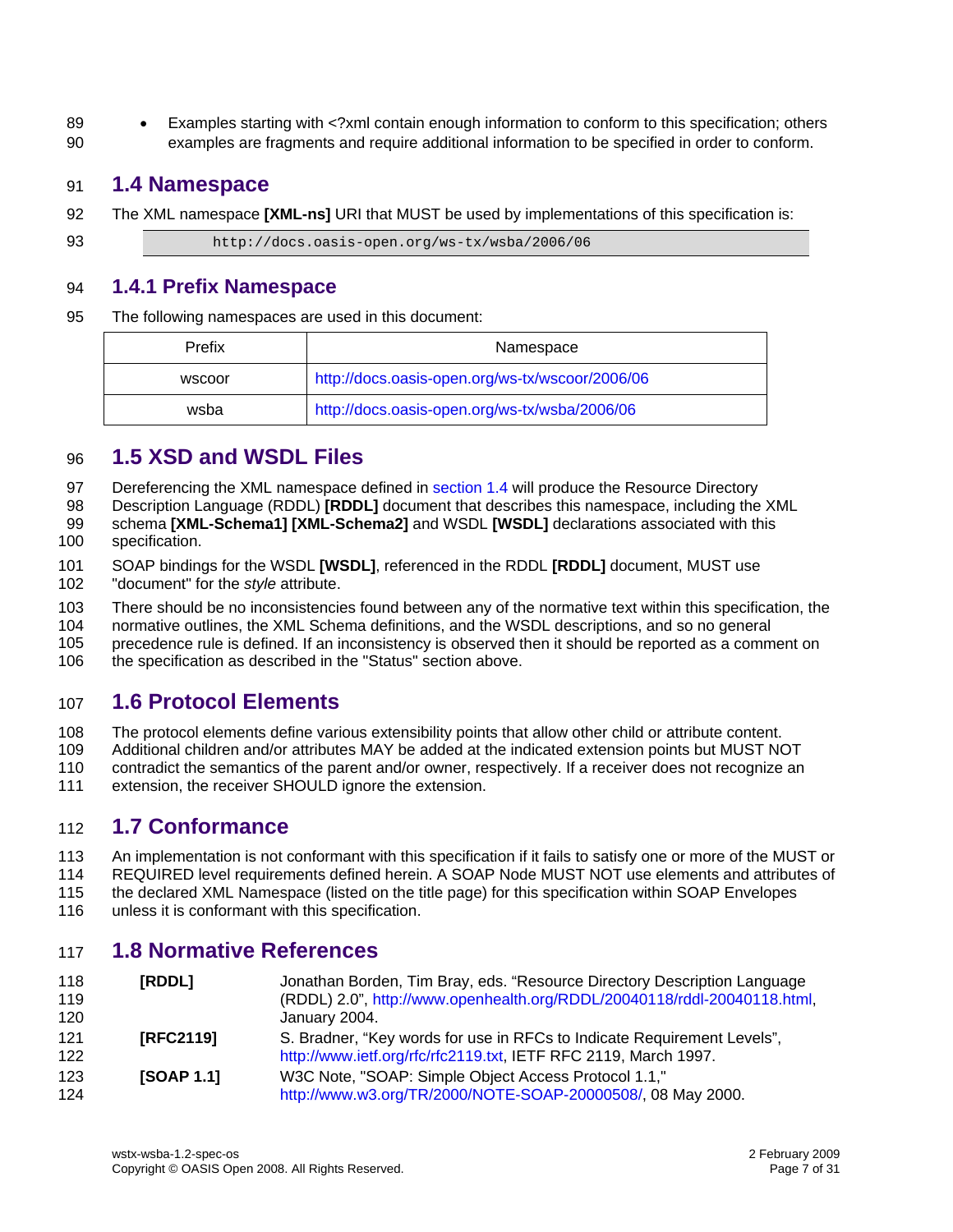<span id="page-7-13"></span><span id="page-7-12"></span><span id="page-7-11"></span><span id="page-7-10"></span><span id="page-7-9"></span><span id="page-7-8"></span><span id="page-7-7"></span><span id="page-7-6"></span><span id="page-7-5"></span><span id="page-7-4"></span><span id="page-7-3"></span><span id="page-7-2"></span><span id="page-7-1"></span><span id="page-7-0"></span>

| 125<br>126<br>127        | [SOAP 1.2]       | W3C Recommendation, "SOAP Version 1.2 Part 1: Messaging Framework<br>(Second Edition)", http://www.w3.org/TR/2007/REC-soap12-part1-20070427/,<br>April 2007.                                                     |
|--------------------------|------------------|------------------------------------------------------------------------------------------------------------------------------------------------------------------------------------------------------------------|
| 128<br>129               | [XML]            | W3C Recommendation, "Extensible Markup Language (XML) 1.0 (Fourth<br>Edition),"http://www.w3.org/TR/2006/REC-xml-20060816, 16 August 2006.                                                                       |
| 130<br>131               | $[XML-ns]$       | W3C Recommendation, "Namespaces in XML 1.0 (Second Edition),"<br>http://www.w3.org/TR/2006/REC-xml-names-20060816, 16 August 2006.                                                                               |
| 132<br>133               | [XML-Schema1]    | W3C Recommendation, "XML Schema Part 1: Structures Second Edition,"<br>http://www.w3.org/TR/2004/REC-xmlschema-1-20041028, 28 October 2004.                                                                      |
| 134<br>135               | [XML-Schema2]    | W3C Recommendation, "XML Schema Part 2: Datatypes Second Edition,"<br>http://www.w3.org/TR/2004/REC-xmlschema-2-20041028, 28 October 2004.                                                                       |
| 136<br>137               | [WSCOOR]         | OASIS Standard, Web Services Coordination (WS-Coordination) 1.2, February<br>2009. http://docs.oasis-open.org/ws-tx/wstx-wscoor-1.2-spec-os.doc                                                                  |
| 138<br>139               | [WSDL]           | Web Services Description Language (WSDL) 1.1<br>"http://www.w3.org/TR/2001/NOTE-wsdl-20010315"                                                                                                                   |
| 140<br>141               | [WSADDR]         | Web Services Addressing (WS-Addressing) 1.0, W3C Recommendation,<br>http://www.w3.org/2005/08/addressing                                                                                                         |
| 142<br>143               | [WSPOLICY]       | W3C Recommendation, Web Services Policy 1.5 - Framework (WS-Policy),<br>http://www.w3.org/TR/2007/REC-ws-policy-20070904/, September 2007.                                                                       |
| 144<br>145<br>146        | [WSPOLICYATTACH] | W3C Recommendation, Web Services Policy 1.5 - Attachment (WS-<br>PolicyAttachment, http://www.w3.org/TR/2007/REC-ws-policy-attach-20070904/,<br>September 2007.                                                  |
| 147<br>148<br>149        | [WSSec]          | OASIS Standard, March 2004, "Web Services Security 1.0: SOAP Message<br>Security 1.0 (WS-Security 2004), "http://docs.oasis-open.org/wss/2004/01/oasis-<br>200401-wss-soap-message-security-1.0.pdf              |
| 150<br>151<br>152<br>153 |                  | OASIS Standard, February 2006, Web Services Security: SOAP Message<br>Security 1.1 (WS-Security 2004), http://www.oasis-<br>open.org/committees/download.php/16790/wss-v1.1-spec-os-<br>SOAPMessageSecurity.pdf. |
| 154<br>155               | [WSSecPolicy]    | OASIS Standard, WS-SecurityPolicy 1.3, February 2009. http://docs.oasis-<br>open.org/ws-sx/ws-securitypolicy/v1.3/os/ws-securitypolicy-1.3-spec-os.doc                                                           |
| 156<br>157<br>158        | [WSSecConv]      | OASIS Standard, WS-SecureConversation 1.4, February 2009. http://docs.oasis-<br>open.org/ws-sx/ws-secureconversation/v1.4/os/ws-secureconversation-1.4-spec-<br>os.doc                                           |
| 159<br>160               | [WSTrust]        | OASIS Standard, WS-Trust 1.4, February 2009. http://docs.oasis-open.org/ws-<br>sx/ws-trust/v1.4/os/ws-trust-1.4-spec-os.doc                                                                                      |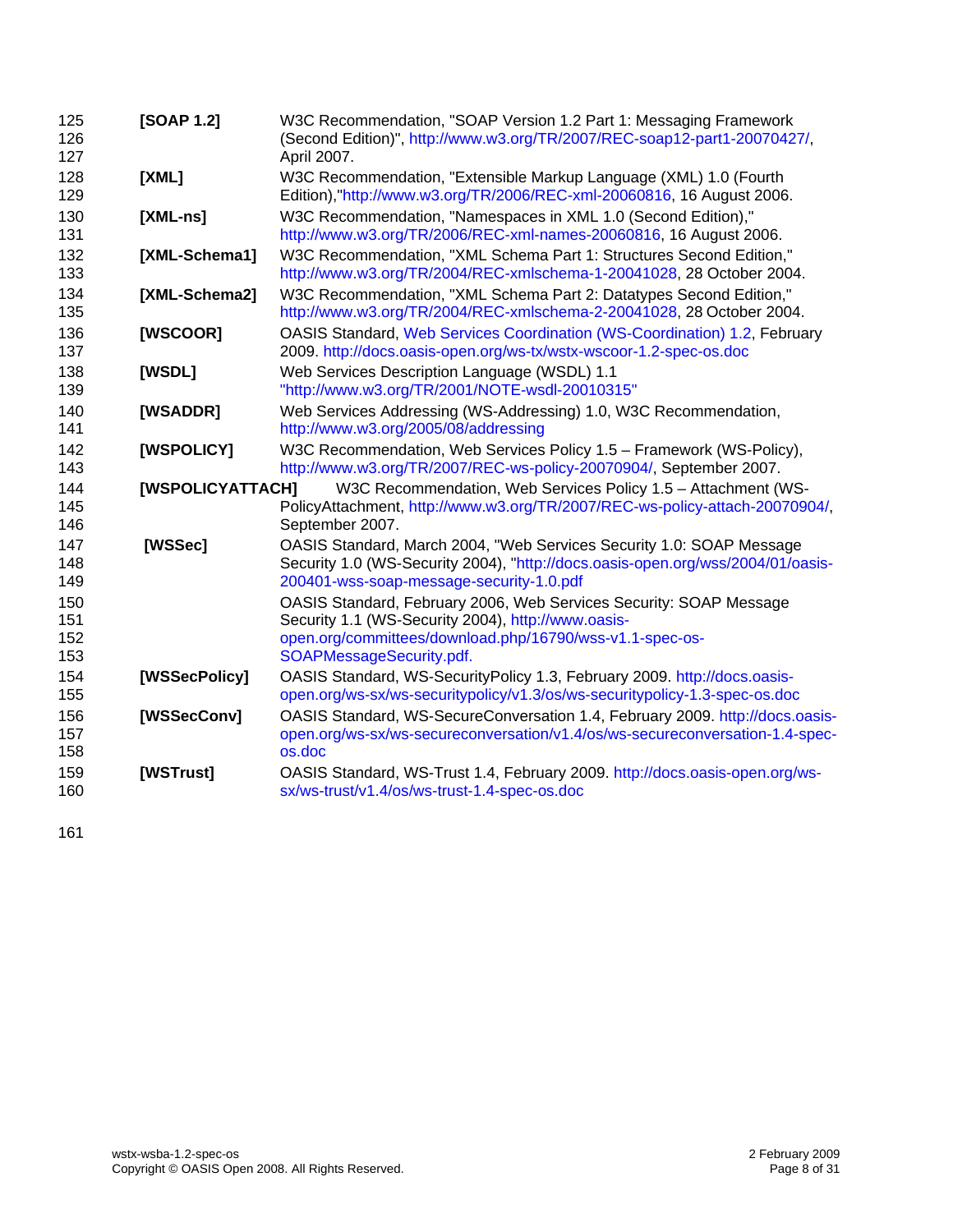# <span id="page-8-0"></span><sup>162</sup>**2 Business Activity Context**

- 163 This section describes the Business Activity usage of WS-Coordination protocols.
- 164 WS-BusinessActivity builds on WS-Coordination **[\[WSCOOR\]](#page-7-2)**, which defines an Activation service, a
- 165 Registration service, and a CoordinationContext type. Example message flows and a complete
- 166 description of creating and registering for coordinated activities is found in WS-Coordination **[\[WSCOOR\]](#page-7-2)**.
- 167 The Business Activity coordination context is a CoordinationContext type with a coordination type defined
- 168 in this specification. Business Activity application messages that propagate a coordination context MUST
- 169 use a Business Activity coordination context. If these application messages use a SOAP binding, the
- 170 Business Activity coordination context MUST flow as a SOAP header in the message.
- 171 172 WS-BusinessActivity adds the following semantics to the CreateCoordinationContext operation on the Activation service:
- 173 174 • If the request includes the CurrentContext element, the target coordinator is interposed as a subordinate to the coordinator stipulated inside the CurrentContext element.
- 175 176 • If the request does not include a CurrentContext element, the target coordinator creates a new activity and acts as the root.
- 177 A coordination context MAY have an Expires element. This element specifies the period, measured from
- 178 the point in time at which the context was first created or received, after which a business activity MAY be

179 terminated solely due to its length of operation. From that point forward, the coordinator MAY elect to

- 180 unilaterally cancel or compensate the activity, as appropriate, so long as it has not made a close decision.
- 181 Similarly, a participant MAY elect to exit the activity so long as it has not already decided to complete.
- 182 A coordination context MAY have additional elements for extensibility.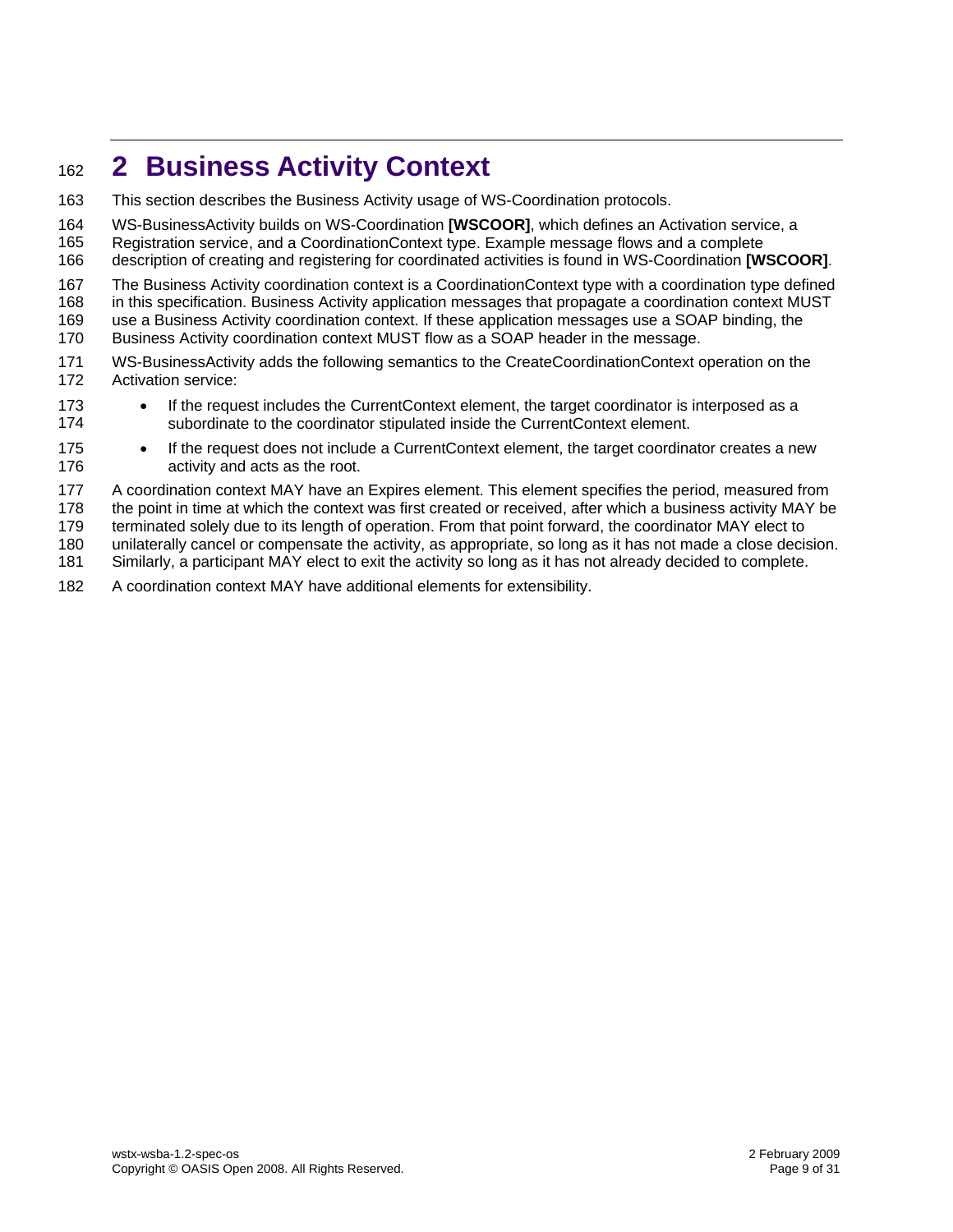# <span id="page-9-0"></span><sup>183</sup>**3 Coordination Types and Protocols**

Business Activities support two coordination types and two protocol types. Either protocol type MAY be used with either coordination type. 184 185

186 One of the following two URIs MUST be used to specify a Business Activity CoordinationContext type:

```
187 http://docs.oasis-open.org/ws-tx/wsba/2006/06/AtomicOutcome 
188 http://docs.oasis-open.org/ws-tx/wsba/2006/06/MixedOutcome
```
189 190 191 192 193 A coordinator for an AtomicOutcome coordination type MUST direct all participants either to close or to compensate. A coordinator for a MixedOutcome coordination type MUST direct all participants to an outcome but MAY direct each individual participant to close or compensate. All Business Activity coordinators MUST implement the AtomicOutcome coordination type. A Business Activity coordinator MAY implement the MixedOutcome coordination type.

- 194 195 The Coordination protocols for business activities are summarized below with names relative to the wsba base name:
- 196 197 198 • **BusinessAgreementWithParticipantCompletion**: A participant registers for this protocol with its coordinator, so that its coordinator can manage it. A participant knows when it has completed all work for a business activity.
- 199 200 201 • **BusinessAgreementWithCoordinatorCompletion**: A participant registers for this protocol with its coordinator, so that its coordinator can manage it. A participant relies on its coordinator to tell it when it has received all requests to perform work within the business activity.

# 202 **3.1 Preconditions**

203 204 The correct operation of the protocols requires that a number of preconditions must be established prior to the processing:

- 205 206 1. The source SHOULD have knowledge of the destination's policies, if any, and the source SHOULD be capable of formulating messages that adhere to this policy.
- 207 208 209 2. If a secure exchange of messages is required, then the source and destination MUST have appropriate security credentials (such as transport-level security credentials or security tokens) in order to protect messages.

# <span id="page-9-1"></span>210 **3.2 BusinessAgreementWithParticipantCompletion Protocol**

211 212 213 214 215 The state diagram in [Figure 1](#page-10-0) illustrates the abstract behavior of the protocol between a coordinator and a participant. The states in the [Figure 1](#page-10-0) reflect the view an individual participant or coordinator has of its state in the protocol at a given point in time. As messages take time to be delivered, the views of the coordinator and a participant may temporarily differ. Omitted are details such as resending of messages or the exchange of error messages due to protocol error. Refer to [Appendix B: State Tables for the](#page-22-0) 

216 [Agreement Protocols](#page-22-0) for a detailed description of this protocol.

- 217 Participants that register for this protocol MUST use the following protocol identifier:
- 218 http://docs.oasis-open.org/ws-tx/wsba/2006/06/ParticipantCompletion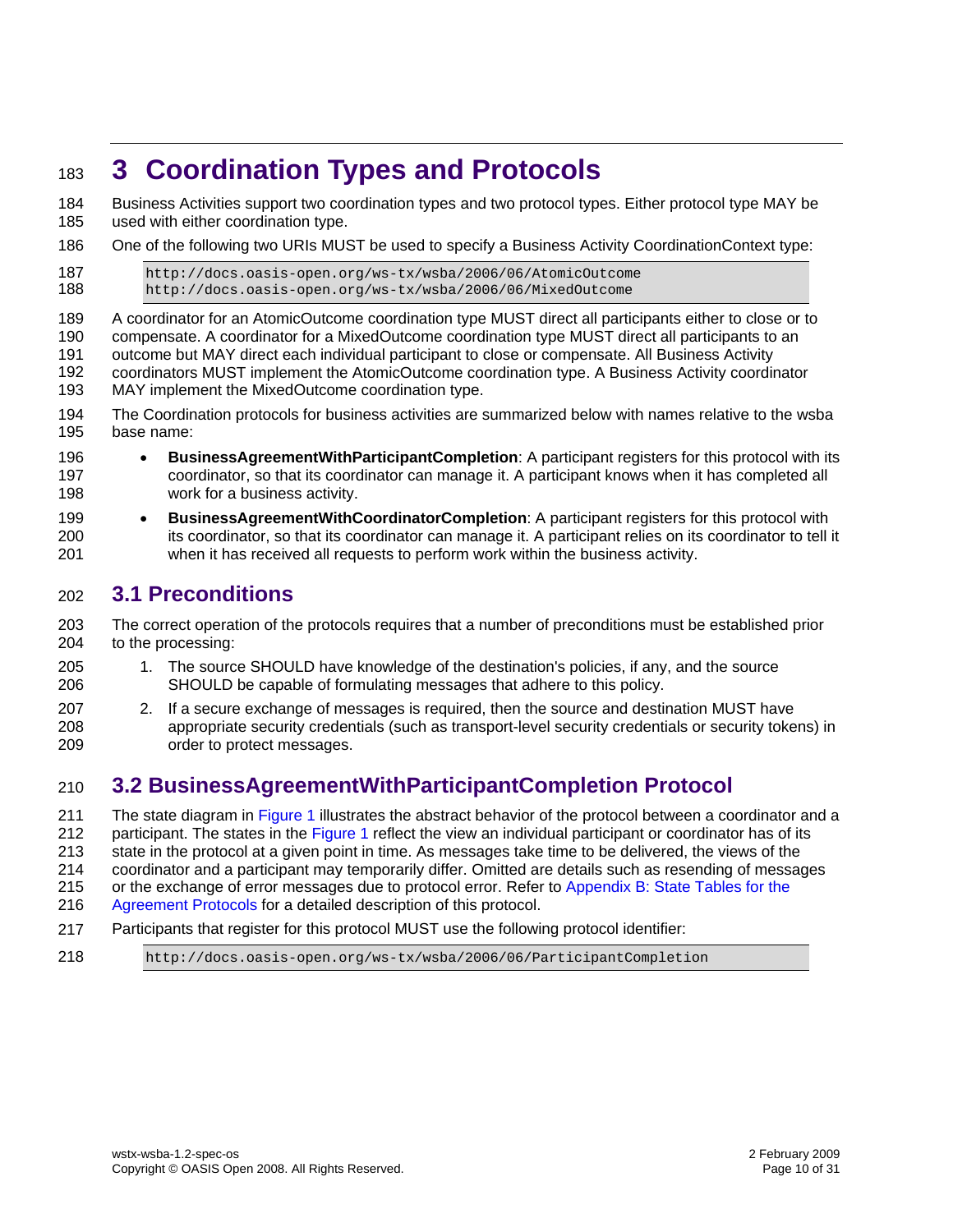<span id="page-10-0"></span>

# wstx-wsba-1.2-spec-os 2 February 2009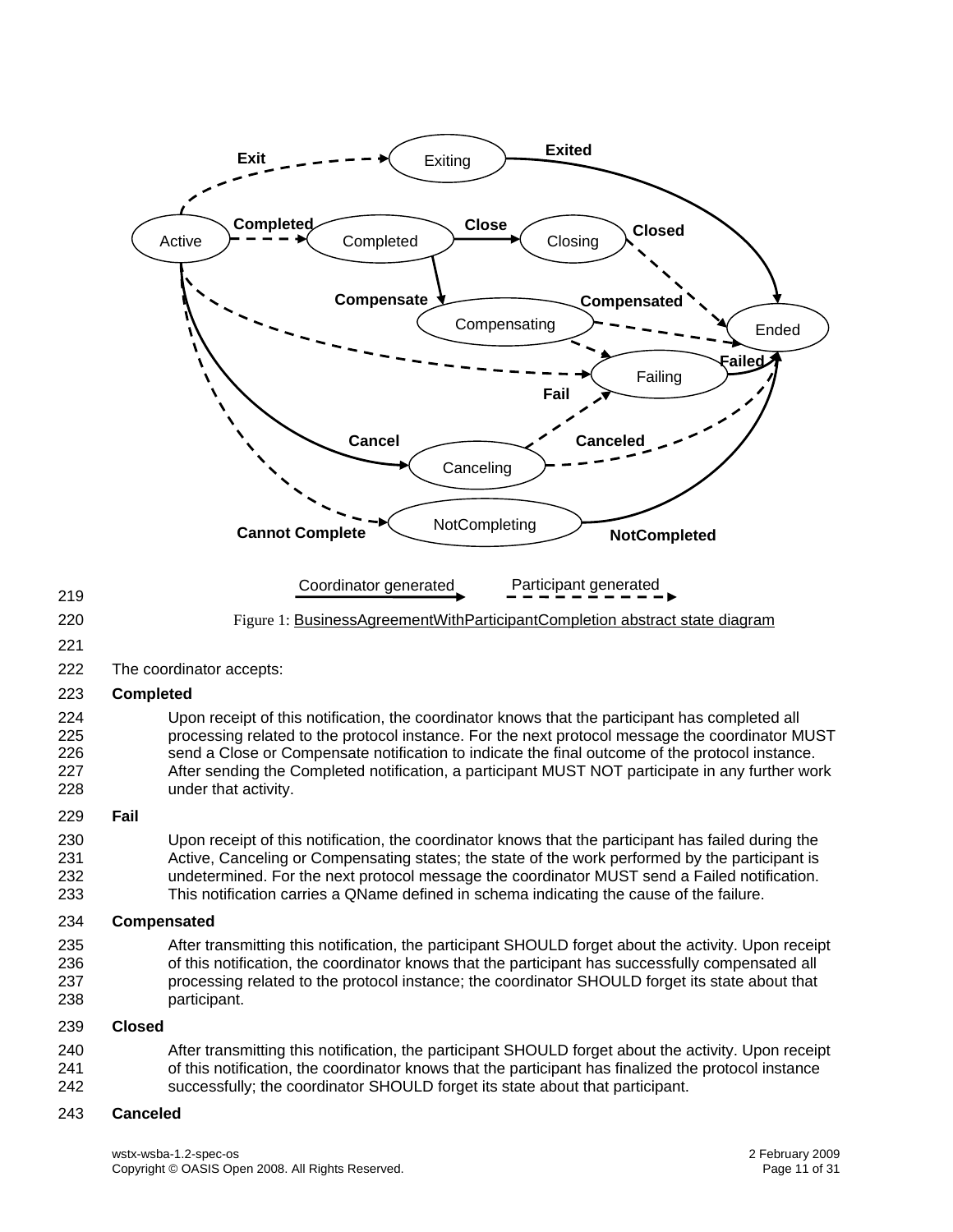244 245 246 247 After transmitting this notification, the participant SHOULD forget about the activity. Upon receipt of this notification, the coordinator knows that the participant has successfully canceled all processing related to the protocol instance; the coordinator SHOULD forget its state about that participant.

#### 248 **Exit**

249 250 251 252 253 Upon receipt of this notification, the coordinator knows that the participant will no longer participate in the business activity, and any pending work was discarded by the participant and any work performed by the participant related to the protocol instance was successfully canceled. For the next protocol message the coordinator MUST send an Exited notification. The Exit message MAY be sent by a participant only from the Active or Completing states.

#### 254 **CannotComplete**

255 256 257 258 259 260 261 Upon receipt of this notification, the coordinator knows that the participant has determined that it cannot successfully complete all processing related to the protocol instance. Any pending work was discarded by the participant and any work performed by the participant related to the protocol instance was successfully canceled. For the next protocol message the coordinator MUST send a NotCompleted notification. After sending the CannotComplete notification, a participant MUST NOT participate in any further work under that activity. The CannotComplete message MAY be sent by a participant only from the Active state.

262 The participant accepts:

#### 263 **Close**

264 265 266 Upon receipt of this notification, the participant knows the protocol instance is to be ended successfully. For the next protocol message the participant MUST send a Closed notification to end the protocol instance.

#### 267 **Cancel**

268 269 270 271 272 Upon receipt of this notification, the participant knows that the work being done has to be canceled. For the next protocol message, the participant MUST send either a Canceled or Fail message. A Canceled message SHOULD be sent by the participant if the work is successfully canceled; this also ends the protocol instance. A Fail message SHOULD be sent by the participant if the work was not successfully canceled.

#### 273 **Compensate**

274 275 276 277 278 Upon receipt of this notification, the participant knows that the work being done should be compensated. For the next protocol message the participant MUST send a Compensated or Fail notification. A Compensated message SHOULD be sent by the participant if the work is successfully compensated; this also ends the protocol instance. A Fail message SHOULD be sent by the participant if the work was not successfully compensated.

#### 279 **Failed**

280 281 282 After transmitting this notification, the coordinator SHOULD forget about the participant. Upon receipt of this notification, the participant knows that the coordinator is aware of a failure and no further actions are required of the participant; the participant SHOULD forget the activity.

#### 283 **Exited**

284 285 286 After transmitting this notification, the coordinator SHOULD forget about the participant. Upon receipt of this notification, the participant knows that the coordinator is aware the participant will no longer participate in the activity; the participant SHOULD forget the activity.

#### 287 **NotCompleted**

- 288 289 290 291 After transmitting this notification, the coordinator SHOULD forget about the participant. Upon receipt of this notification, the participant knows that the coordinator is aware that the participant cannot complete all processing related to the protocol instance and that the participant will no longer participate in the activity; the participant SHOULD forget the activity.
- 292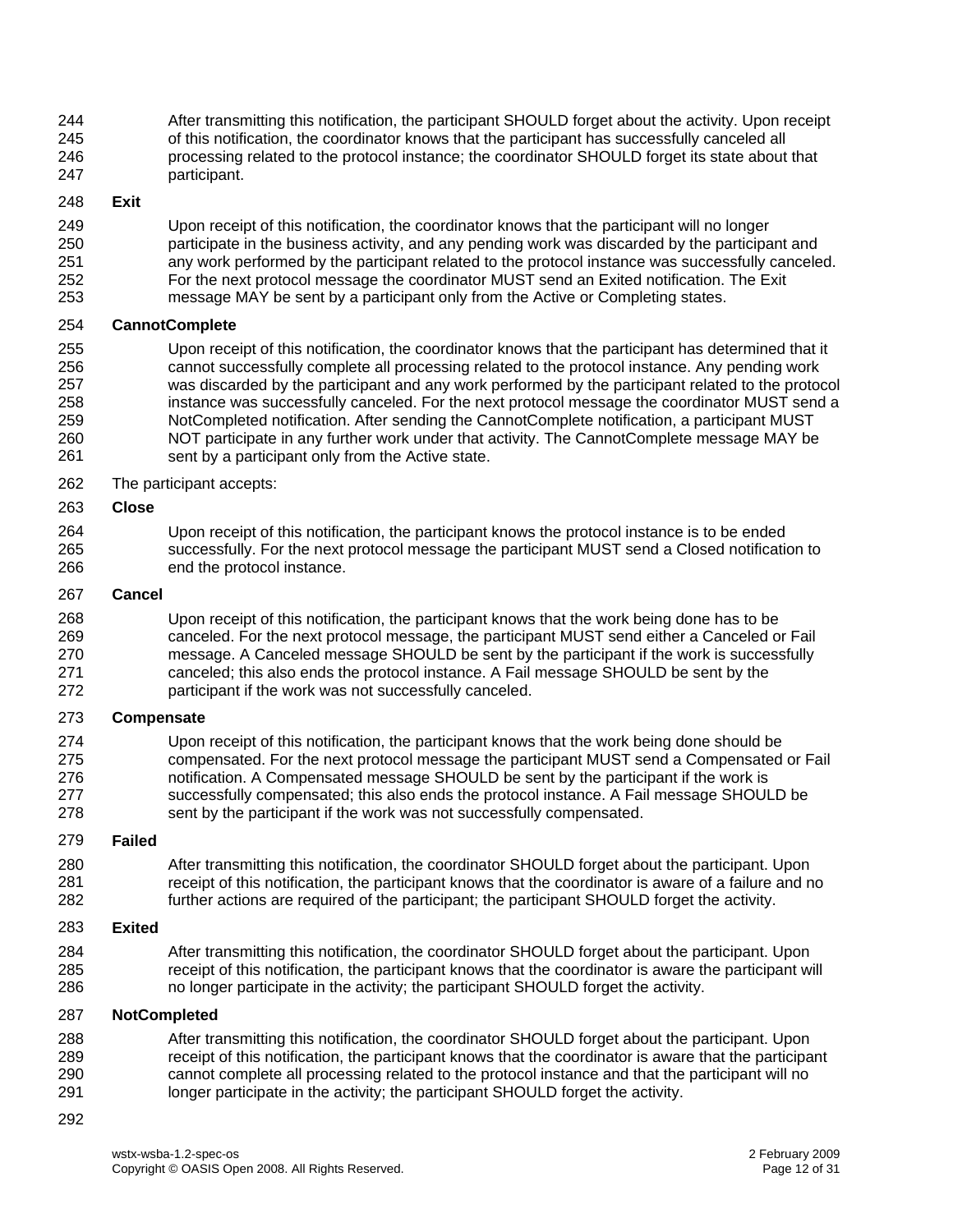<span id="page-12-0"></span>293 Both the coordinator and participant accept:

#### 294 **GetStatus**

- 295 296 297 298 This message requests the current state of a coordinator or participant. In response the coordinator or participant returns a Status message containing a QName indicating which column of the state table [[Appendix B: State Tables for the Agreement Protocols\]](#page-22-0) the coordinator or participant is currently in. GetStatus never provokes a state change.
- 299 For example, a coordinator that is waiting for a participant to initiate the
- 300 301 BusinessAgreementWithParticipantCompletion may use this message to confirm that the participant is in one of the expected states: wsba:Active or wsba:Completed. If the participant has
- 302 forgotten the activity the Status response MUST be wsba:Ended.
- 303 **Status**
- 304 305 306 This message is received in response to a GetStatus request. The message includes a QName indicating the state of the coordinator or participant to which the request was sent. For example, if a participant is in the closing state as indicated by the state table, it would return wsba:Closing.
- 307
- 308 309 The coordinator may enter a condition in which it has sent a protocol message and it receives a protocol message from the participant that is consistent with the former state, not the current state. In this case,
- 310 the coordinator MUST revert to the prior state, accept the notification from the participant, and continue
- 311 the protocol from that point. If the participant detects this condition, it MUST discard the inconsistent
- 312 protocol message from the coordinator.
- 313 A party MUST be prepared to receive duplicate notifications. If a duplicate message is received it MUST
- 314 be treated as specified in the state tables [\[Appendix B: State Tables for the Agreement Protocols](#page-22-0)].

# 315 **3.3 BusinessAgreementWithCoordinatorCompletion Protocol**

- 316 The BusinessAgreementWithCoordinatorCompletion protocol is the same as the
- 317 318 BusinessAgreementWithParticipantCompletion protocol, except that a participant relies on its coordinator to tell it when it has received all requests to do work within the business activity.
- 319 Participants that register for this protocol MUST use the following protocol identifier:
- 320 http://docs.oasis-open.org/ws-tx/wsba/2006/06/CoordinatorCompletion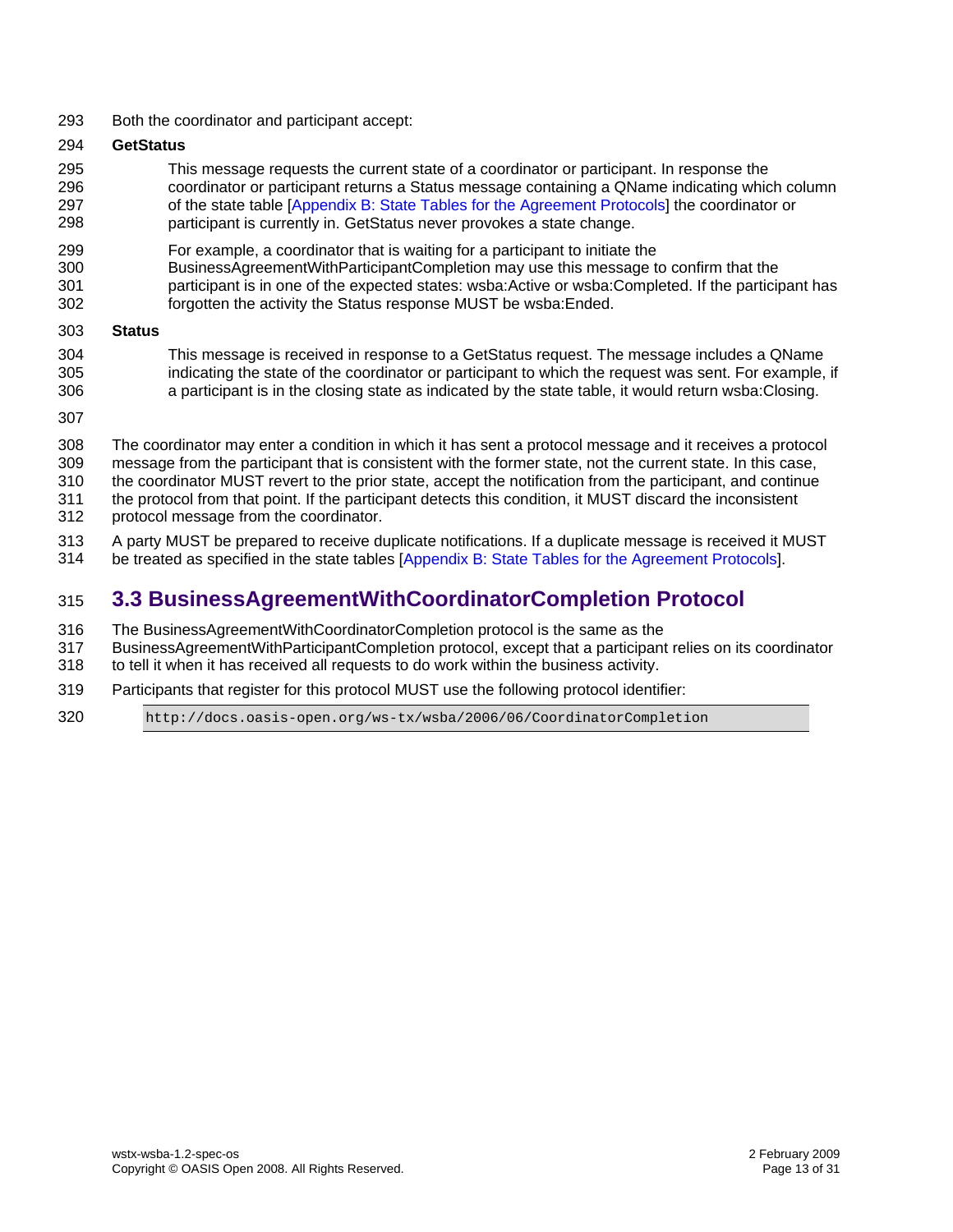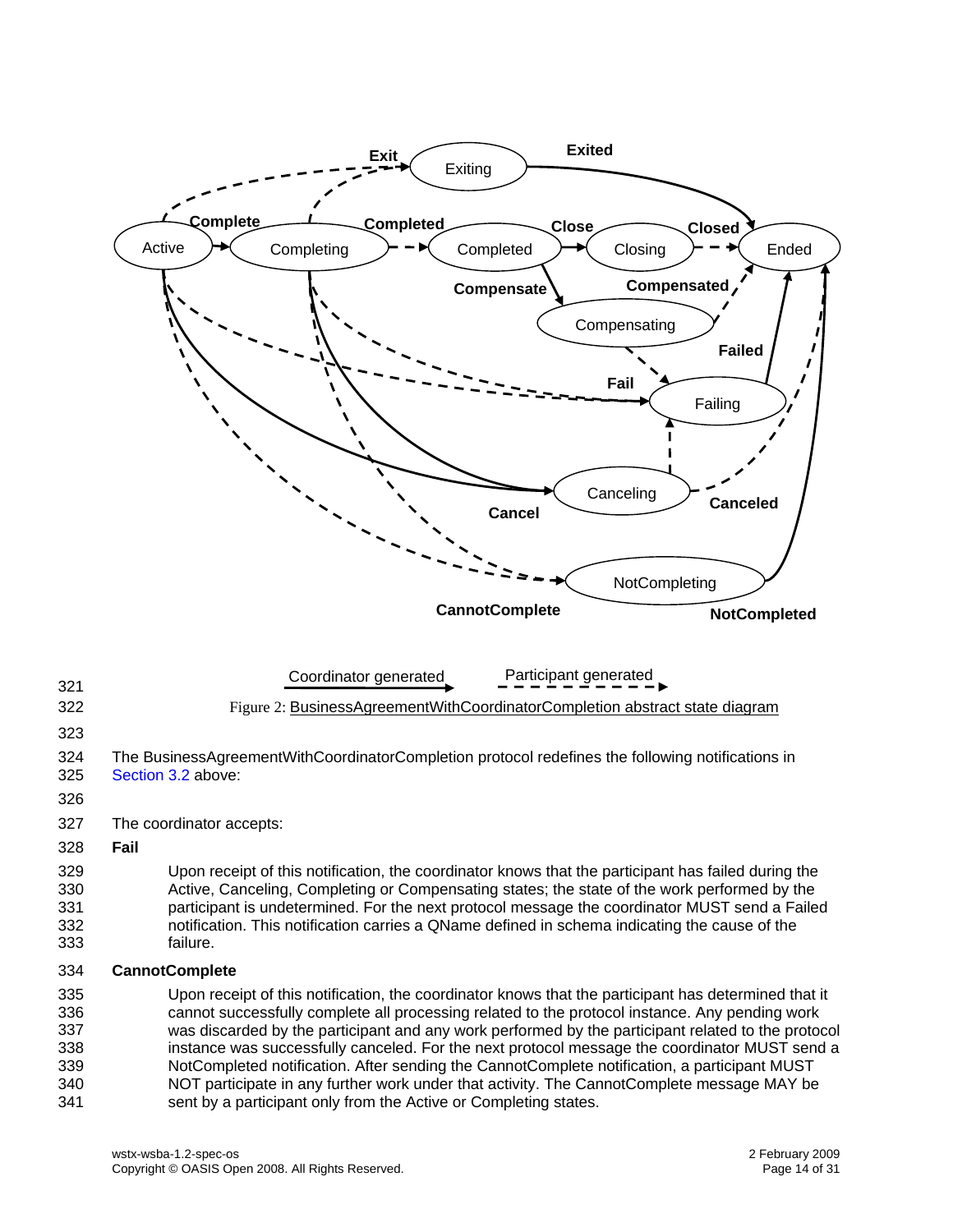- 342 343 In addition to the notifications in [Section 3.2](#page-9-0) [above,](#page-9-1) the BusinessAgreementWithCoordinatorCompletion protocol adds the following notification:
- 344
- 345 The participant accepts:
- 346 **Complete**
- 347 348 349 Upon receipt of this notification the participant knows that it will receive no new requests for work within the business activity. The participant completes application processing and if successful MUST transmit a Completed notification. If unsuccessful the participant MUST transmit an Exit,
- 350 Fail, or CannotComplete notification.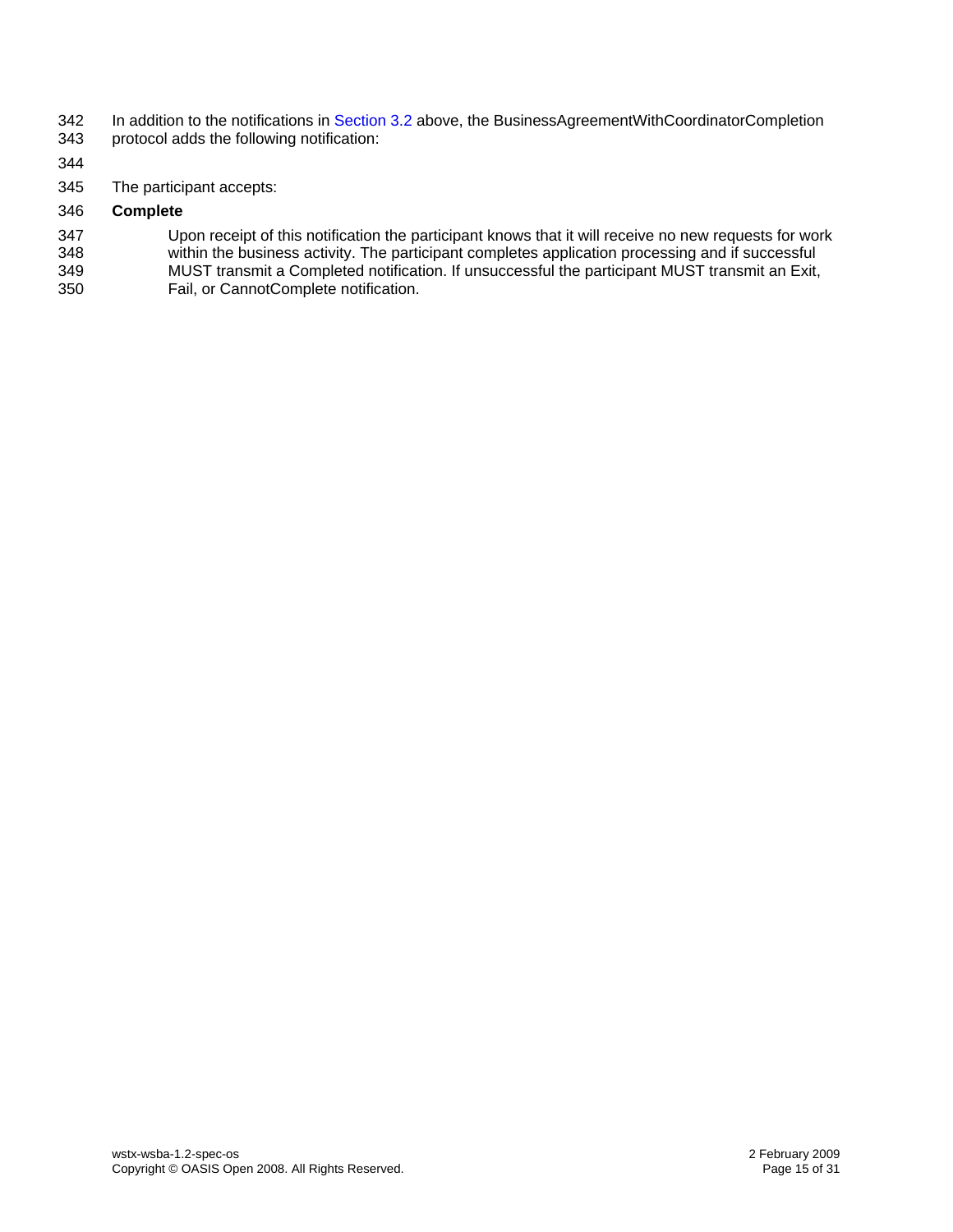# <span id="page-15-0"></span><sup>351</sup>**4 Policy Assertions**

WS-Policy Framework **[\[WSPOLICY\]](#page-7-4)** and WS-Policy Attachment **[\[WSPOLICYATTACH\]](#page-7-10)** collectively define a framework, model and grammar for expressing the capabilities, requirements, and general characteristics of entities in an XML Web services-based system. To enable a Web service to describe Business Activity related capabilities and requirements of a service and its operations, this specification defines a pair of Business Agreement policy assertions that leverage the WS-Policy framework 352 353 354 355 356 357 **[\[WSPOLICY\]](#page-7-4)**.

## 358 **4.1 Assertion Models**

359 360 361 The Business Activity policy assertions are provided by a Web service to qualify the Business Activity related processing of messages associated with the particular operation to which the assertions are scoped. The Business Activity policy assertions indicate:

362 363 • Whether the sender of an input message MAY or MUST include an AtomicOutcome coordination context flowed with the message. The coordination type of such a context MUST be the following:

364 http://docs.oasis-open.org/ws-tx/wsba/2006/06/AtomicOutcome

365 366 • Whether the sender of an input message MAY or MUST include a MixedOutcome coordination context flowed with the message. The coordination type of such a context MUST be the following:

367 http://docs.oasis-open.org/ws-tx/wsba/2006/06/MixedOutcome

# 368 **4.2 Normative Outlines**

369 The normative outlines for the Business Activity policy assertions are:

370 <wsba:BAAtomicOutcomeAssertion [wsp:Optional="true"]? ... >

371 ...<br>372 </wst 372 </wsba:BAAtomicOutcomeAssertion>

373 The following describes additional, normative constraints on the outline listed above:

#### 374 **/wsba:BAAtomicOutcomeAssertion**

375 376 377 378 379 380 A policy assertion that specifies that the sender of an input message MUST include a coordination context for a Business Activity with AtomicOutcome coordination type flowed with the message. From the perspective of the requester, the target service that processes the activity MUST behave as if it had participated in the activity. For application messages that use a SOAP binding, the Business Activity coordination context MUST flow as a SOAP header in the message.

#### 381 **/wsba: BAAtomicOutcomeAssertion/@wsp:Optional="true"**

- 382 383 Per WS-Policy **[\[WSPOLICY\]](#page-7-4)**, this is compact notation for two policy alternatives, one with and one without the assertion.
- 384 <wsba:BAMixedOutcomeAssertion [wsp:Optional="true"]? ... > 385<br>386 386 </wsba:BAMixedOutcomeAssertion>
- 387 The following describes additional, normative constraints on the outline listed above:

#### 388 **/wsba:BAMixedOutcomeAssertion**

389 390 391 392 A policy assertion that specifies that the sender of an input message MUST include a coordination context for a Business Activity with MixedOutcome coordination type flowed with the message. From the perspective of the requester, the target service that processes the activity MUST behave as if it had participated in the activity. For application messages that use a SOAP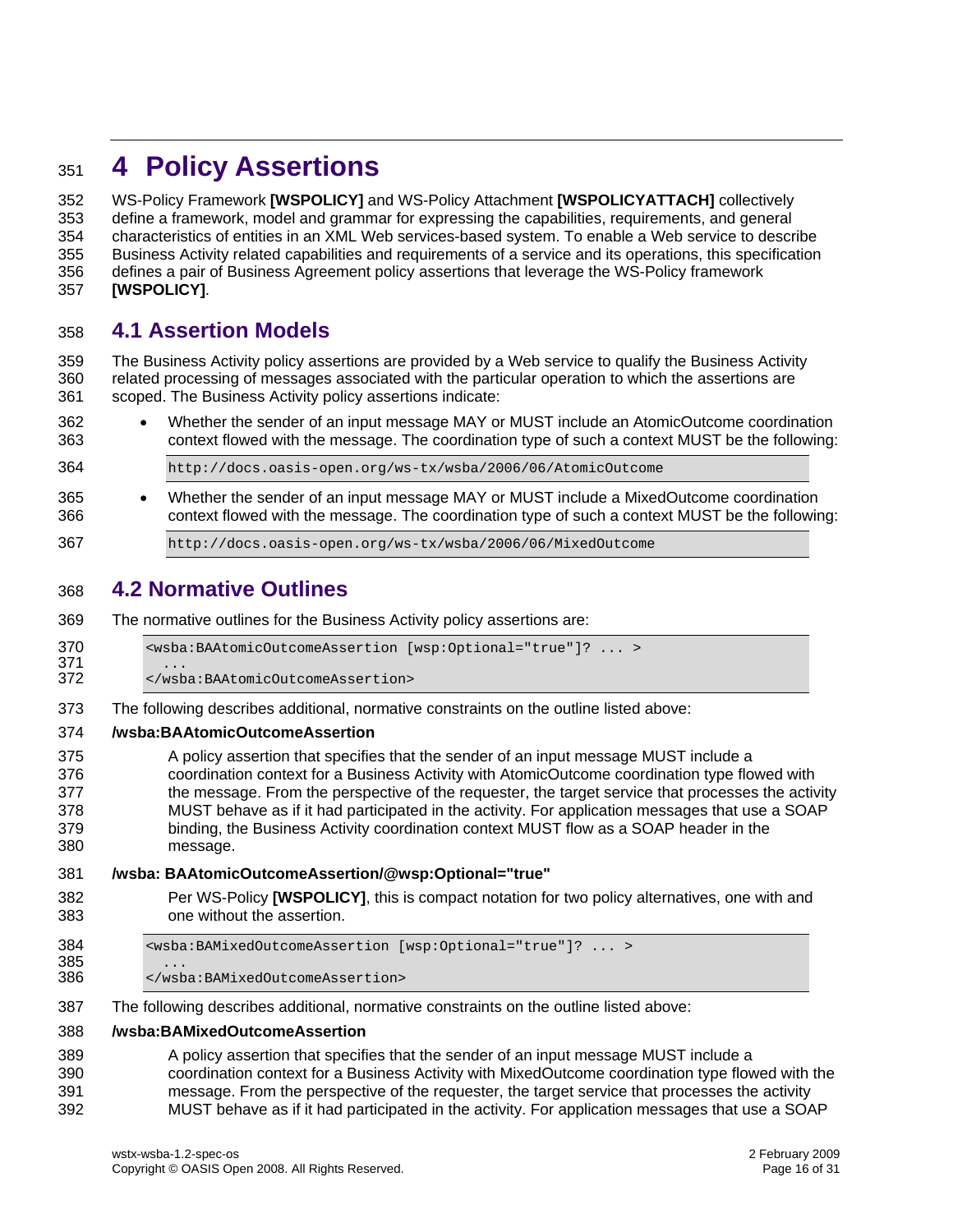<span id="page-16-0"></span> binding, the Business Activity coordination context MUST flow as a SOAP header in the message.

#### **/wsba: BAMixedOutcomeAssertion/@wsp:Optional="true"**

- Per WS-Policy **[\[WSPOLICY\]](#page-7-4)**, this is compact notation for two policy alternatives, one with and one without the assertion.
- Policy assertions defined in this specification MUST NOT include a wsp:Ignorable attribute with a value of "true".

# **4.3 Assertion Attachment**

- Because the Business Activity policy assertions indicate Business Activity related behavior for a single operation, the assertions have an Operation Policy Subject **[\[WSPOLICYATTACH\]](#page-7-10)**.
- WS-PolicyAttachment **[\[WSPOLICYATTACH\]](#page-7-10)** defines two WSDL **[\[WSDL\]](#page-7-0)** policy attachment points with an Operation Policy Subject:
- • wsdl:portType/wsdl:operation – A policy expression containing a Business Activity policy assertion MUST NOT be attached to a wsdl:portType; the Business Activity policy assertions specify a concrete behavior whereas the wsdl:portType is an abstract construct.
- • wsdl:binding/wsdl:operation – A policy expression containing a Business Activity policy assertion SHOULD be attached to a wsdl:binding.

# **4.4 Assertion Example**

| 411 |      | An example use of the Business Activity policy assertion follows:                      |
|-----|------|----------------------------------------------------------------------------------------|
| 412 | (01) | <wsdl:definitions< th=""></wsdl:definitions<>                                          |
| 413 | (02) | targetNamespace="hotel.example.com"                                                    |
| 414 | (03) | xmlns:tns="hotel.example.com"                                                          |
| 415 | (04) | xmlns:wsdl="http://schemas.xmlsoap.org/wsdl/"                                          |
| 416 | (05) | xmlns:wsp="http://schemas.xmlsoap.org/ws/2004/09/policy"                               |
| 417 | (06) | xmlns:wsba="http://docs.oasis-open.org/ws-tx/wsba/2006/06"                             |
| 418 | (07) | xmlns:wsu="http://docs.oasis-open.org/wss/2004/01/oasis-200401-wss-                    |
| 419 |      | wssecurity-utility-1.0.xsd" >                                                          |
| 420 | (08) | <wsp:policy wsu:id="BAAtomicPolicy"></wsp:policy>                                      |
| 421 | (09) | <wsba: baatomicoutcomeassertion=""></wsba:>                                            |
| 422 | (10) | omitted assertions                                                                     |
| 423 | (11) |                                                                                        |
| 424 | (12) | omitted elements                                                                       |
| 425 | (13) | <wsdl:binding name="HotelBinding" type="tns:HotelPortType"></wsdl:binding>             |
| 426 | (14) | omitted elements                                                                       |
| 427 | (15) | <wsdl:operation name="ReserveRoom"></wsdl:operation>                                   |
| 428 | (16) | <wsp:policyreference uri="#BAAtomicPolicy" wsdl:required="true"></wsp:policyreference> |
| 429 | (17) | omitted elements                                                                       |
| 430 | (18) |                                                                                        |
| 431 | (19) |                                                                                        |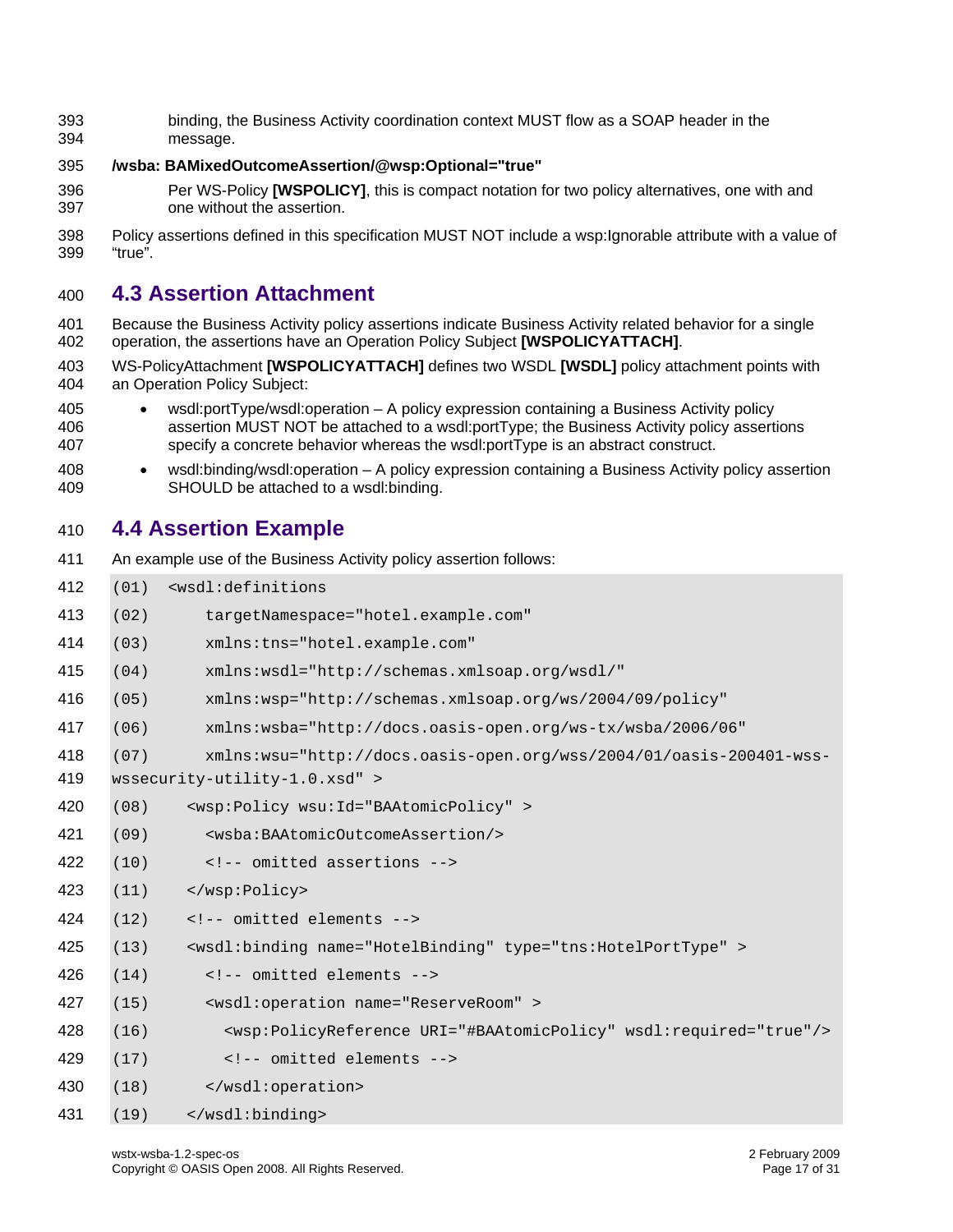### 432 (20) </wsdl:definitions>

- 434 Lines (8-11) are a policy expression that includes a Business Activity policy assertion (Line 9) to indicate
- 435 436 that a coordination context for a Business Activity with an AtomicOutcome, expressed in WS-Coordination [WS-COOR] format, MUST be used.
- 437 Lines (13-19) are a WSDL **[\[WSDL\]](#page-7-0)** binding. Line (16) indicates that the policy in Lines (8-11) applies to
- 438 this binding, specifically indicating that a coordination context for a Business Activity with an
- 439 AtomicOutcome MUST flow inside "ReserveRoom" messages.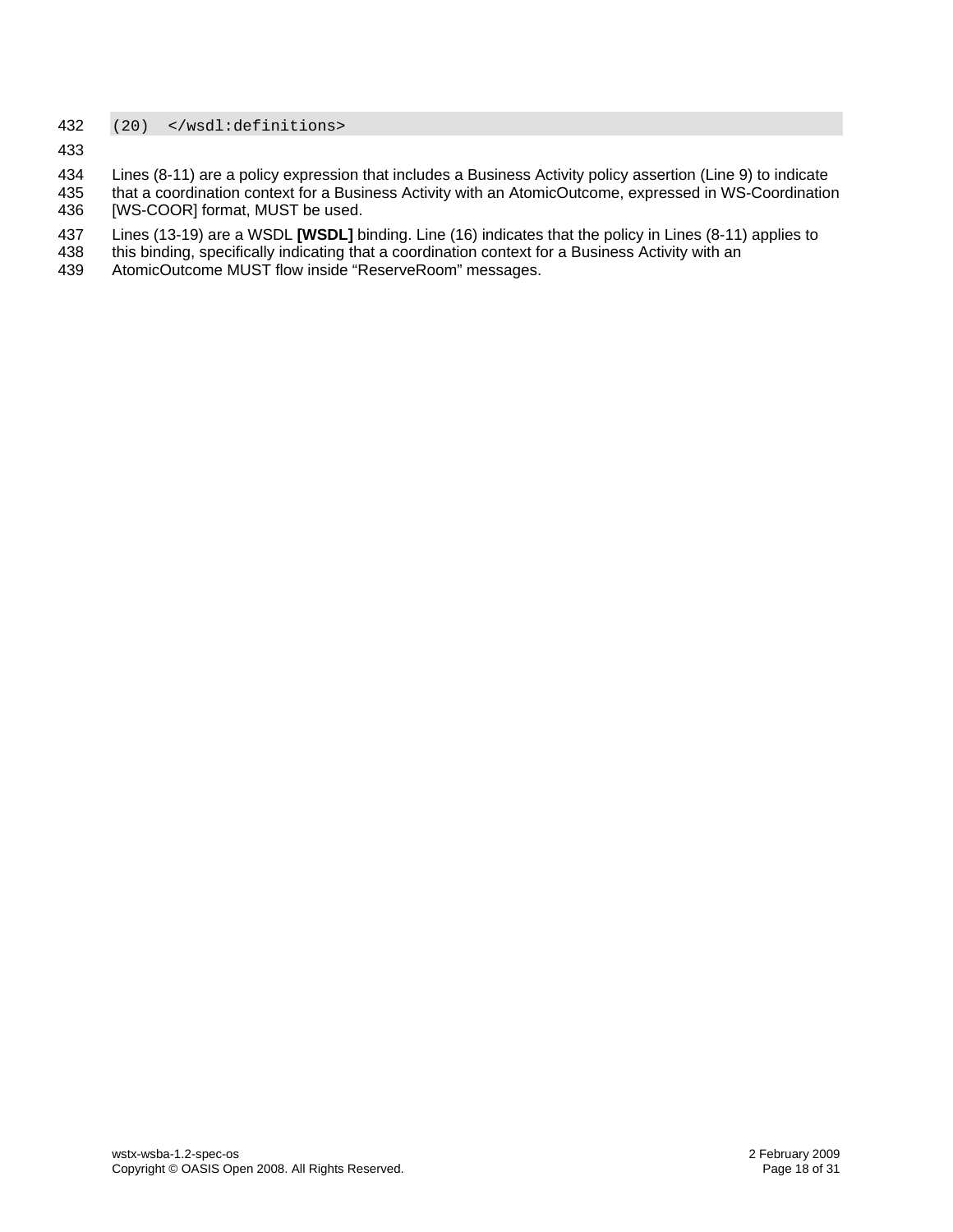# <span id="page-18-0"></span><sup>440</sup>**5 Security Considerations**

It is strongly RECOMMENDED that the communication between services be secured using the mechanisms described in WS-Security **[\[WSSec\]](#page-7-6)**. In order to properly secure messages, the body and all 441 442 443 444 445 relevant headers need to be included in the signature. Specifically, the <wscoor:CoordinationContext> header needs to be signed with the body and other key message headers in order to "bind" the two together.

446 447 In the event that a participant communicates frequently with a coordinator, it is RECOMMENDED that a security context be established using the mechanisms described in WS-Trust **[\[WSTrust\]](#page-7-11)** and WS-

448 SecureConversation **[\[WSSecConv\]](#page-7-12)** allowing for potentially more efficient means of authentication.

449 450 451 452 It is common for communication with coordinators to exchange multiple messages. As a result, the usage profile is such that it is susceptible to key attacks. For this reason it is strongly RECOMMENDED that the keys be changed frequently. This "re-keying" can be effected a number of ways. The following list outlines four common techniques:

- 453 • Attaching a nonce to each message and using it in a derived key function with the shared secret
- 454 • Using a derived key sequence and switch "generations"
- 455 • Closing and re-establishing a security context (not possible for delegated keys)
- 456 • Exchanging new secrets between the parties (not possible for delegated keys)

457 458 459 It should be noted that the mechanisms listed above are independent of the Security Context Token (SCT) and secret returned when the coordination context is created. That is, the keys used to secure the channel may be independent of the key used to prove the right to register with the activity.

460 461 462 463 464 The security context MAY be re-established using the mechanisms described in WS-Trust **[\[WSTrust\]](#page-7-11)** and WS-SecureConversation **[\[WSSecConv\]](#page-7-12)**. Similarly, secrets MAY be exchanged using the mechanisms described in WS-Trust **[\[WSTrust\]](#page-7-11)**. Note, however, that the current shared secret SHOULD NOT be used to encrypt the new shared secret. Derived keys, the preferred solution from this list, MAY be specified using the mechanisms described in WS-SecureConversation **[\[WSSecConv\]](#page-7-12)**.

- 465 466 The following list summarizes common classes of attacks that apply to this protocol and identifies the mechanism to prevent/mitigate the attacks:
- 467 468 • **Message alteration** – Alteration is prevented by including signatures of the message information using WS-Security **[\[WSSec\]](#page-7-6)**.
- 469 470 • **Message disclosure** – Confidentiality is preserved by encrypting sensitive data using WS-Security **[\[WSSec\]](#page-7-6)**.
- 471 472 473 • **Key integrity** – Key integrity is maintained by using the strongest algorithms possible (by comparing secured policies – see WS-Policy **[\[WSPOLICY\]](#page-7-4)** and WS-SecurityPolicy **[\[WSSecPolicy\]](#page-7-13)**).
- 474 475 476 • **Authentication** – Authentication is established using the mechanisms described in WS-Security **[\[WSSec\]](#page-7-6)** and WS-Trust **[\[WSTrust\]](#page-7-11)**. Each message is authenticated using the mechanisms described in WS-Security **[\[WSSec\]](#page-7-6)**.
- 477 478 479 • **Accountability** – Accountability is a function of the type of and string of the key and algorithms being used. In many cases, a strong symmetric key provides sufficient accountability. However, in some environments, strong PKI signatures are required.
- 480 481 482 483 484 • **Availability** – Many services are subject to a variety of availability attacks. Replay is a common attack and it is RECOMMENDED that this be addressed as described in the next bullet. Other attacks, such as network-level denial of service attacks are harder to avoid and are outside the scope of this specification. That said, care should be taken to ensure that minimal processing be performed prior to any authenticating sequences.
- 485 486 • **Replay** – Messages may be replayed for a variety of reasons. To detect and eliminate this attack, mechanisms should be used to identify replayed messages such as the timestamp/nonce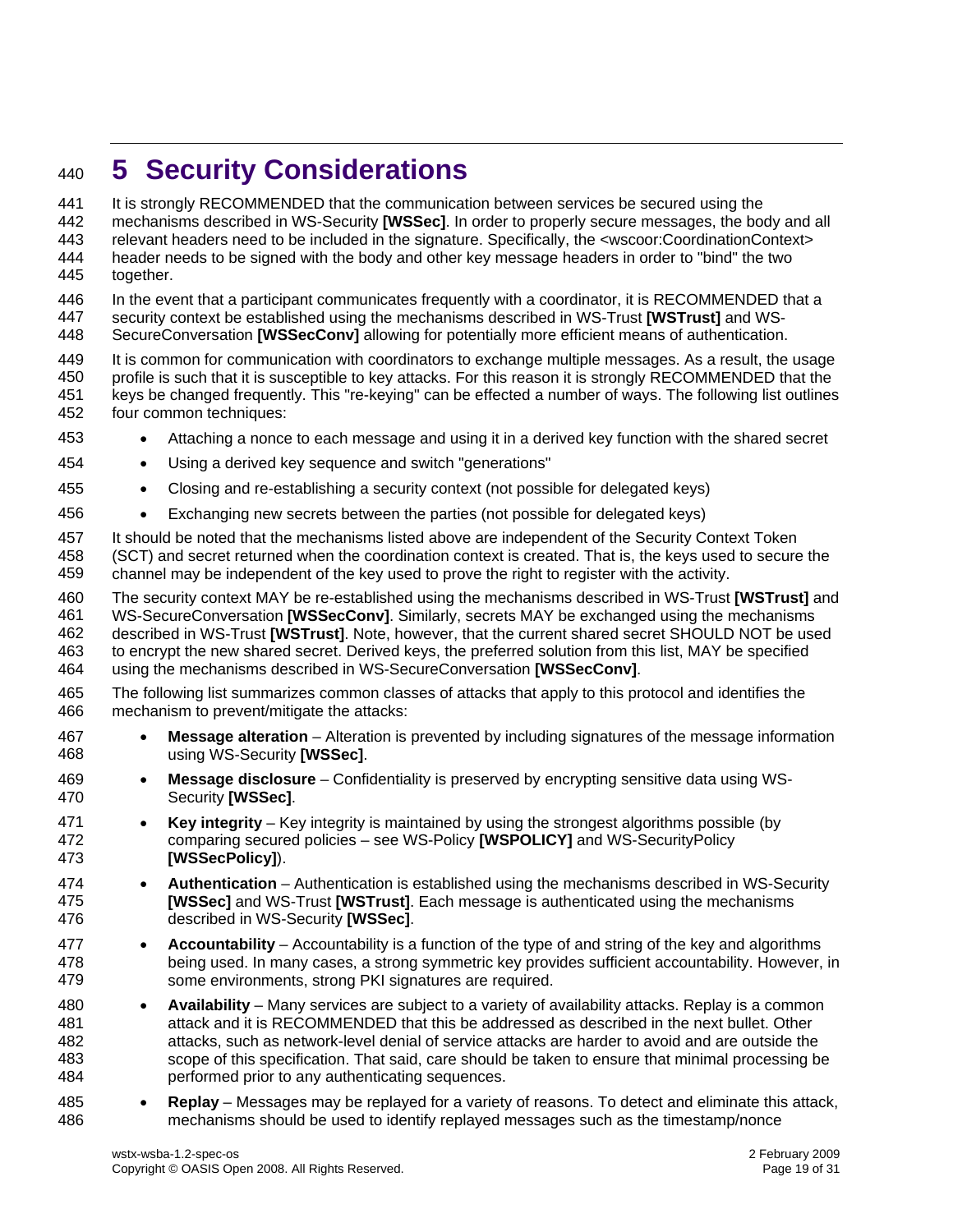487 488 outlined in WS-Security **[\[WSSec\]](#page-7-6)**. Alternatively, and optionally, other technologies, such as sequencing, can also be used to prevent replay of application messages.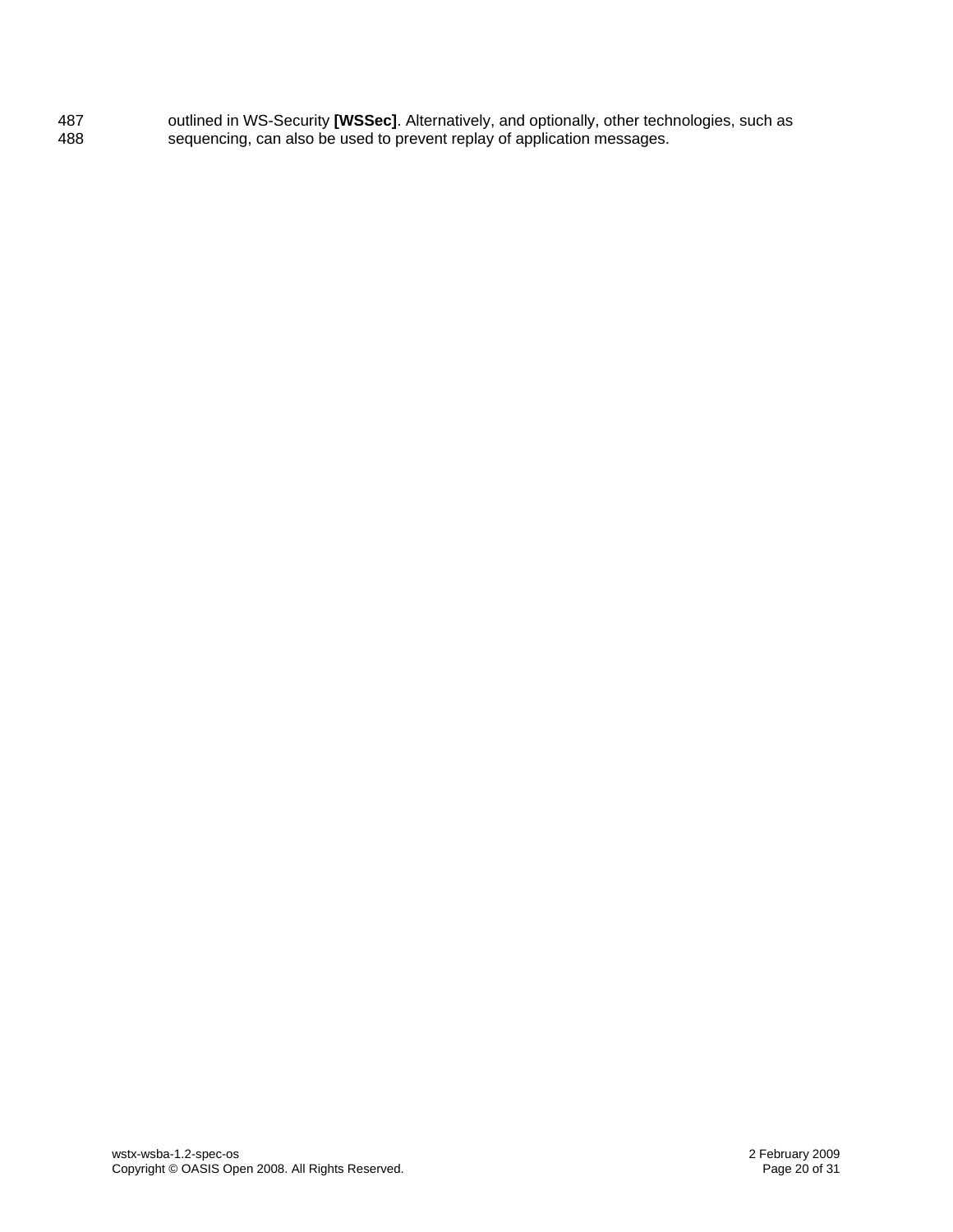# <span id="page-20-0"></span><sup>489</sup>**6 Use of WS-Addressing Headers**

The protocols defined in WS-BusinessActivity use a "one way" message exchange pattern consisting of a sequence of notification messages between a coordinator and a participant. There are two types of notification messages used in these protocols: 490 491 492

- 493 494 495 496 • A notification message is a terminal message when it indicates the end of a coordinator/participant relationship. **Closed**, **Compensated**, **Canceled**, **Exited, NotCompleted** and **Failed** are terminal messages as are the protocol faults defined in WS-Coordination **[\[WSCOOR\]](#page-7-2)**.
- 497 498 499 • A notification message is a non-terminal message when it does not indicate the end of a coordinator/participant relationship. **Complete**, **Completed**, **Close**, **Compensate**, **Cancel**, **Exit, CannotComplete** and **Fail** are non-terminal messages.
- 500 501 The following statements define addressing interoperability requirements for the respective Business Activity message types:
- 502 Non-terminal notification messages
- 503 504 • MUST include a [source endpoint] property whose [address] property is not set to 'http://www.w3.org/2005/08/addressing/anonymous' or
- 505 'http://www.w3.org/2005/08/addressing/none'
- 506 Both terminal and non-terminal notification messages
- 507 508 • MUST include a [reply endpoint] property whose [address] property is set to 'http://www.w3.org/2005/08/addressing/none'
- 509 Notification messages used in WS-BusinessActivity protocols MUST include as the [action] property an
- 510 511 action URI that consists of the wsba namespace URI concatenated with the "/" character and the element name of the message. For example:
- 512 http://docs.oasis-open.org/ws-tx/wsba/2006/06/Complete
- 513 Notification messages are normally addressed according to section 3.3 of WS-Addressing 1.0 – Core
- 514 **[\[WSADDR\]](#page-7-3)** by both coordinators and participants using the Endpoint References initially obtained during
- 515 the Register-RegisterResponse exchange. If a [source endpoint] property is present in a notification
- 516 message, it MAY be used by the recipient. Cases exist where a coordinator or participant has forgotten
- 517 an activity that is completed and needs to respond to a resent protocol message. In such cases, the
- 518 519 [source endpoint] property SHOULD be used as described in section 3.3 of WS-Addressing 1.0 -– Core **[\[WSADDR\]](#page-7-3)**. Permanent loss of connectivity between a coordinator and a participant in an in-doubt state
- 520 can result in data corruption.
- 521 Protocol faults raised by a coordinator or participant during the processing of a notification message are
- 522 523 terminal notifications and MUST be composed using the same mechanisms as other terminal notification messages.
- 524 All messages are delivered using connections initiated by the sender.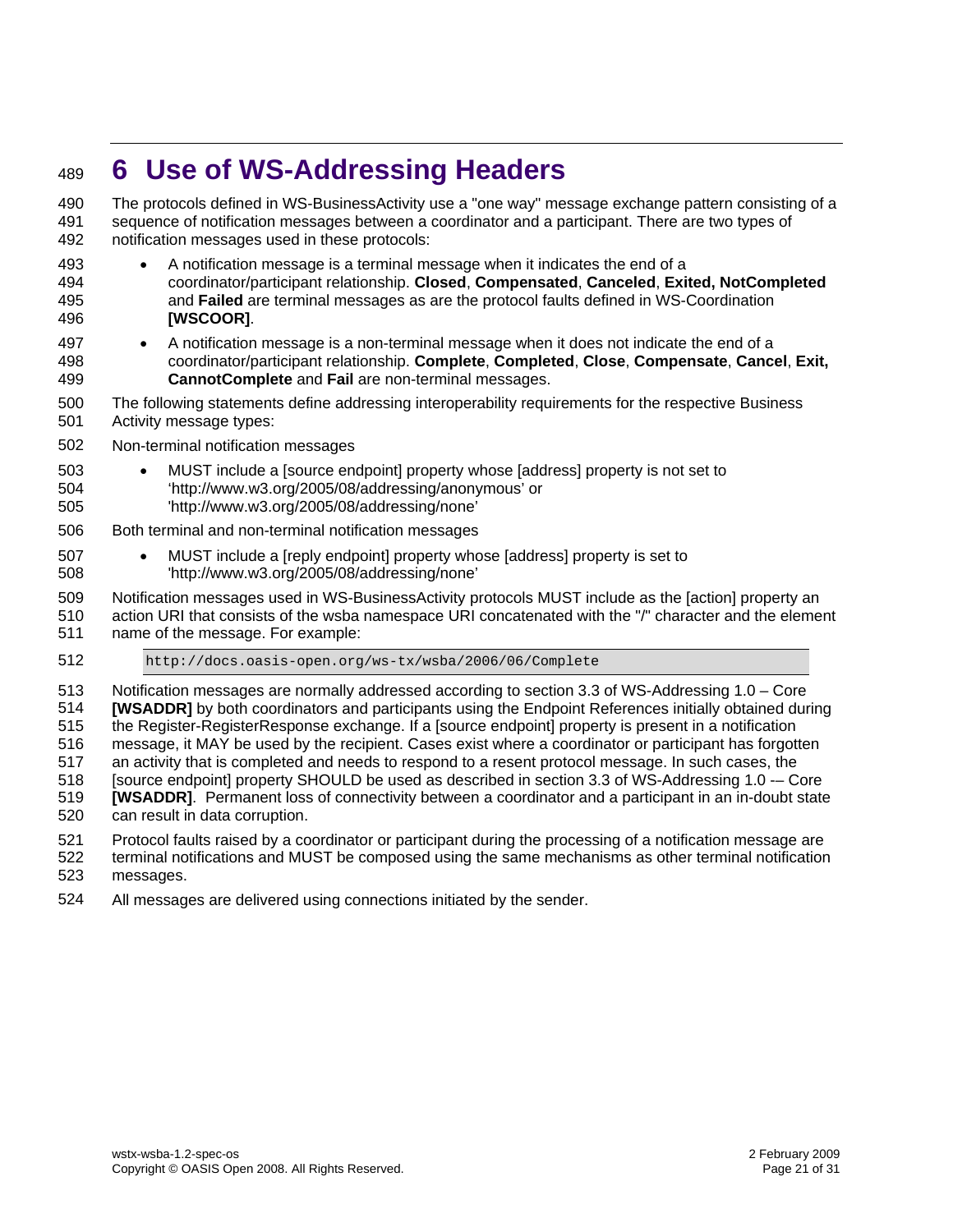# <span id="page-21-0"></span><sup>525</sup>**A. Acknowledgements**

This document is based on initial contribution to OASIS WS-TX Technical Committee by the following authors: Luis Felipe Cabrera (Microsoft), George Copeland (Microsoft), Max Feingold (Microsoft), Robert W Freund (Hitachi), Tom Freund (IBM), Sean Joyce (IONA), Johannes Klein (Microsoft), David Langworthy (Microsoft), Mark Little (JBoss Inc.), Frank Leymann (IBM), Eric Newcomer (IONA), David Orchard (BEA Systems), Ian Robinson (IBM), Tony Storey (IBM), Satish Thatte (Microsoft). 526 527 528 529 530

531

532 533 534 535 The following individuals have provided invaluable input into the initial contribution: Francisco Curbera (IBM), Doug Davis (IBM), Gert Drapers (Microsoft), Don Ferguson (IBM), Kirill Gavrylyuk (Microsoft), Dan House (IBM), Oisin Hurley (IONA), Thomas Mikalsen (IBM), Jagan Peri (Microsoft), John Shewchuk (Microsoft), Stefan Tai (IBM).

536

563

537 The following individuals were members of the committee during the development of this specification:

#### 538 539 540 541 **Participants:**  Charlton Barreto, Adobe Systems, Inc. Martin Chapman, Oracle Kevin Conner, JBoss Inc.

- 542 Paul Cotton, Microsoft Corporation
- 543 544 Doug Davis, IBM Colleen Evans, Microsoft Corporation
- 545 Max Feingold, Microsoft Corporation
- 546 Thomas Freund, IBM
- 547 Robert Freund, Hitachi, Ltd.
- 548 Peter Furniss, Choreology Ltd.
- 549 Marc Goodner, Microsoft Corporation
- 550 Alastair Green, Choreology Ltd.
- 551 Daniel House, IBM
- 552 Ram Jeyaraman, Microsoft Corporation
- 553 Paul Knight, Nortel Networks Limited
- 554 555 Mark Little, JBoss Inc. Jonathan Marsh, Microsoft Corporation
- 556 Monica Martin, Sun Microsystems
- 557 Joseph Fialli, Sun Microsystems
- 558 Eric Newcomer, IONA Technologies
- 559 Eisaku Nishiyama, Hitachi, Ltd.
- 560 Alain Regnier, Ricoh Company, Ltd.

Andrew Wilkinson, IBM

- 561 562 Ian Robinson, IBM Tom Rutt, Fujitsu Limited
	-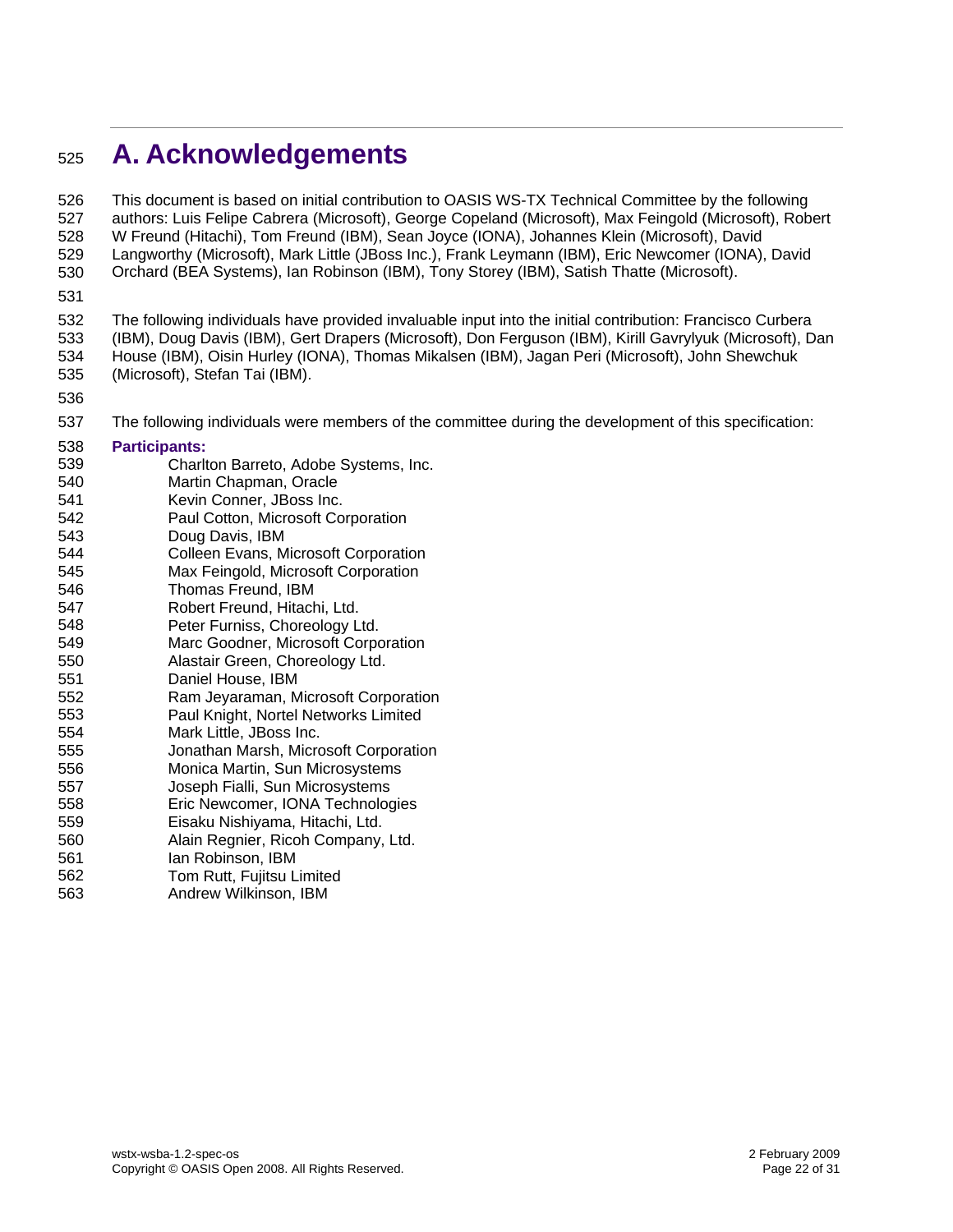# <span id="page-22-0"></span><sup>564</sup>**B. State Tables for the Agreement Protocols**

The following state tables show state transitions that occur in the receiver when a protocol message is received or in the sender when a protocol message is sent. 565 566

- 567 Each cell in the tables uses the following convention:
- 568

| Legend         |  |  |  |  |  |  |  |  |
|----------------|--|--|--|--|--|--|--|--|
| Action to take |  |  |  |  |  |  |  |  |
| Next state     |  |  |  |  |  |  |  |  |

- 570 Each state supports a number of possible events. Expected events are processed by taking the
- 571 prescribed action and transitioning of the next state. Unexpected protocol messages MUST result in a
- 572 573 fault message as defined in the state tables. These faults MUST use a standard fault code defined in WS-Coordination [WS-COOR].
- 574 The following rules need to be applied when reading the state tables in this document:
- 575 576 • For the period of time that a protocol message is in transit the sender and recipient states will be different.
- 577 The sender of a protocol message transitions to the "next state" when the message is first sent.
- 578 579 The recipient of a protocol message transitions to the "next state" when the message is first received.
- 580 581 582 583 • As described earlier in this document, if the coordinator receives a protocol message from the participant that is consistent with the former state of the coordinator then the coordinator reverts to its prior state, accepts the notification from the participant, and continues the protocol from that point.
- 584 585 The GetStatus and Status protocol messages are not included in the tables as these never result in a change of state.
- 586 These tables present the view of a coordinator or participant with respect to a single partner. A
- 587 588 coordinator with multiple participants can be understood as a collection of independent coordinator state machines, each with its own state.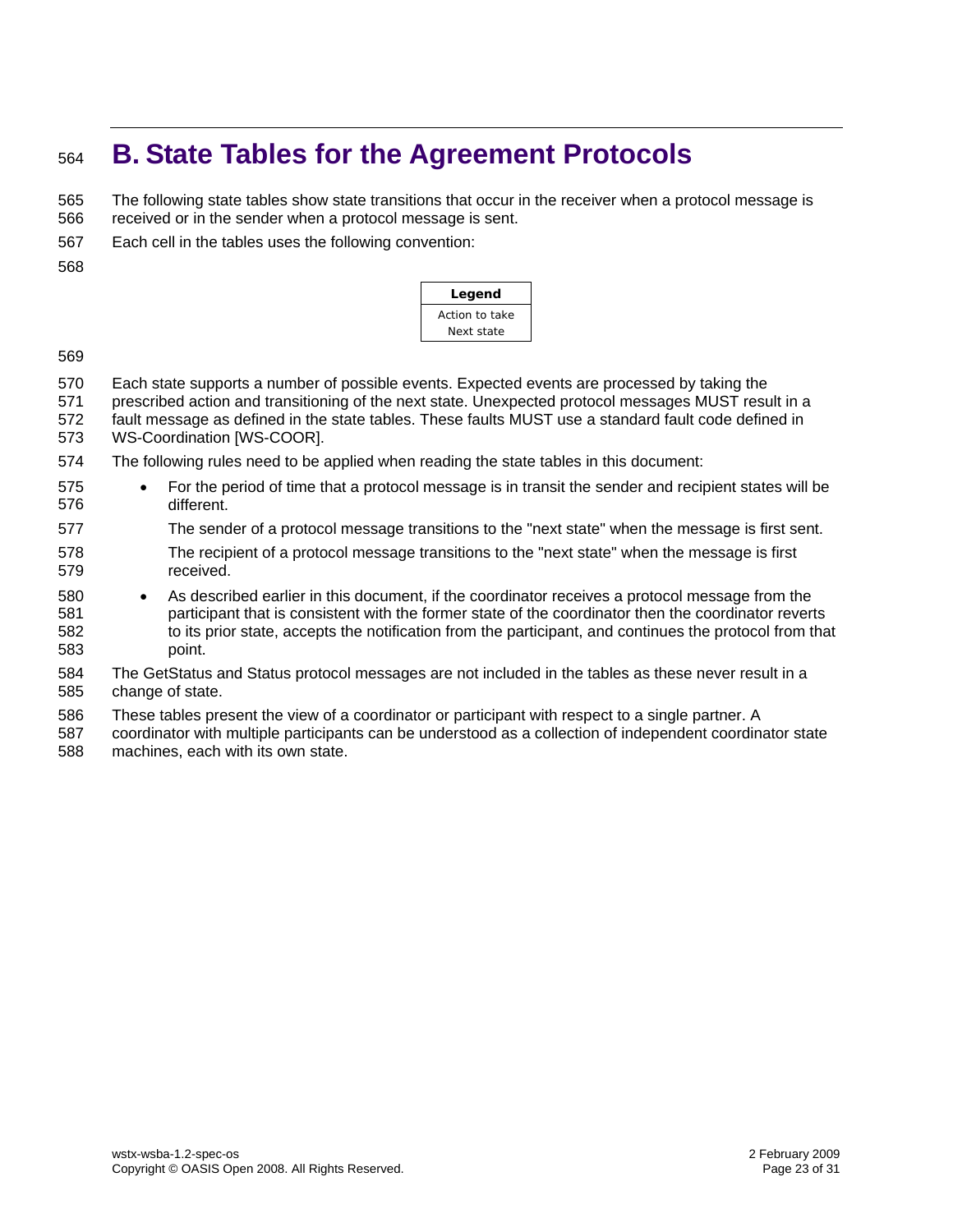# <sup>589</sup>**B.1 Participant view of BusinessAgreementWithParticipantCompletion**

### 590

|                                 | <b>BusinessAgreementWithParticipantCompletion protocol</b><br>(Participant View) |                               |                                  |                             |                                         |                                   |                                                            |                                           |                                    |                              |  |  |  |  |
|---------------------------------|----------------------------------------------------------------------------------|-------------------------------|----------------------------------|-----------------------------|-----------------------------------------|-----------------------------------|------------------------------------------------------------|-------------------------------------------|------------------------------------|------------------------------|--|--|--|--|
|                                 | <b>States</b>                                                                    |                               |                                  |                             |                                         |                                   |                                                            |                                           |                                    |                              |  |  |  |  |
| <b>Inbound</b><br><b>Events</b> | Active                                                                           | Canceling                     | Completed                        | <b>Closing</b>              | Compensating                            | Failing<br>(Active,<br>Canceling) | Failing<br>(Compensat-<br>ing)                             | <b>NotCompleting</b>                      | <b>Exiting</b>                     | <b>Ended</b>                 |  |  |  |  |
| Cancel                          | Canceling                                                                        | Ignore<br>Canceling           | Resend<br>Completed<br>Completed | Ignore<br>Closing           | Ignore<br>Compensating                  | Resend<br>Fail<br>Failing-*       | Ignore<br>Failing-<br>Compensating                         | Resend<br>CannotComplete<br>NotCompleting | Resend<br>Exit<br>Exiting          | Send<br>Canceled<br>Ended    |  |  |  |  |
| Close                           | Invalid<br>State<br>Active                                                       | Invalid<br>State<br>Canceling | Closing                          | lgnore<br>Closing           | Invalid<br>State<br>Compensating        | Invalid<br>State<br>Failing-*     | Invalid<br>State<br>Failing-                               | Invalid<br>State<br>NotCompleting         | Invalid<br>State<br>Exiting        | Send<br>Closed<br>Ended      |  |  |  |  |
| Compensate                      | Invalid<br>State<br>Active                                                       | Invalid<br>State<br>Canceling | Compensating                     | Invalid<br>State<br>Closing | lanore<br>Compensating                  | Invalid<br>State<br>Failing-*     | Compensating<br>Resend<br>Fail<br>Failing-<br>Compensating | Invalid<br>State<br>NotCompleting         | Invalid<br><b>State</b><br>Exiting | Send<br>Compensated<br>Ended |  |  |  |  |
| <b>Failed</b>                   | Invalid<br>State<br>Active                                                       | Invalid<br>State<br>Canceling | Invalid<br>State<br>Completed    | Invalid<br>State<br>Closing | Invalid<br>State<br>Compensating        | Forget<br>Ended                   | Forget<br>Ended                                            | Invalid<br>State<br>NotCompleting         | Invalid<br>State<br>Exiting        | lgnore<br>Ended              |  |  |  |  |
| <b>Exited</b>                   | Invalid<br>State<br>Active                                                       | Invalid<br>State<br>Canceling | Invalid<br>State<br>Completed    | Invalid<br>State<br>Closing | Invalid<br>State<br>Compensating        | Invalid<br>State<br>Failing-*     | Invalid<br>State<br>Failing-<br>Compensating               | Invalid<br>State<br>NotCompleting         | Forget<br>Ended                    | lgnore<br>Ended              |  |  |  |  |
| NotCompleted                    | Invalid<br>State<br>Active                                                       | Invalid<br>State<br>Canceling | Invalid<br>State<br>Completed    | Invalid<br>State<br>Closing | Invalid<br><b>State</b><br>Compensating | Invalid<br>State<br>Failing-*     | Invalid<br>State<br>Failing-<br>Compensating               | Forget<br>Ended                           | Invalid<br>State<br>Exiting        | Ignore<br>Ended              |  |  |  |  |

<span id="page-23-0"></span>591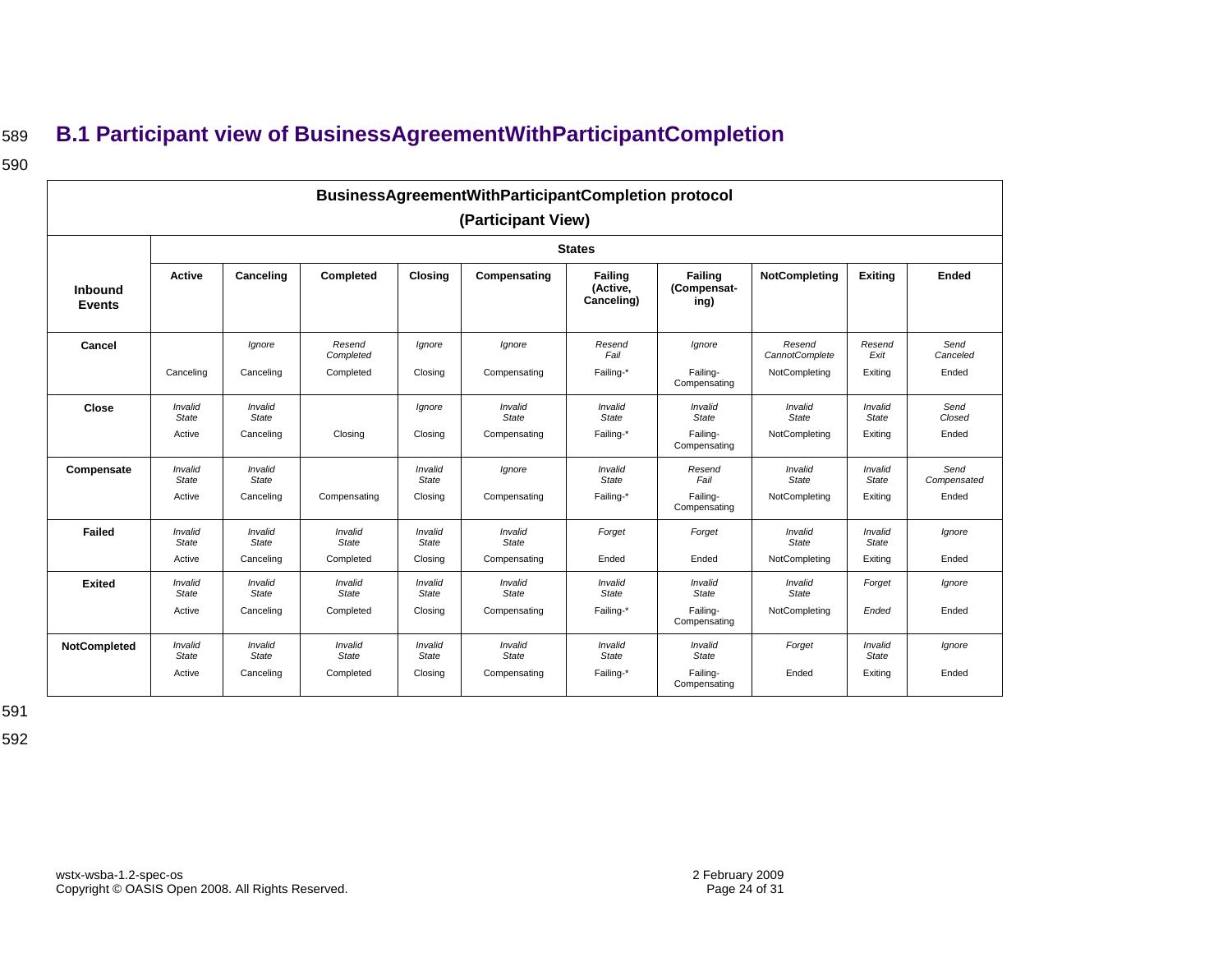|                           |                                   |                                      |                                      |                                    |                                         | <b>BusinessAgreementWithParticipantCompletion protocol</b> |                                          |                                    |                                  |
|---------------------------|-----------------------------------|--------------------------------------|--------------------------------------|------------------------------------|-----------------------------------------|------------------------------------------------------------|------------------------------------------|------------------------------------|----------------------------------|
|                           |                                   |                                      |                                      |                                    | (Participant View)                      |                                                            |                                          |                                    |                                  |
|                           |                                   |                                      |                                      |                                    | <b>States</b>                           |                                                            |                                          |                                    |                                  |
| Outbound<br><b>Events</b> | <b>Active</b>                     | Canceling                            | Completed                            | Closing                            | Compensating                            | Failing<br>(Active,<br>Canceling,<br>Compensating)         | NotCompleting                            | <b>Exiting</b>                     | <b>Ended</b>                     |
| Exit                      | Exiting                           | Invalid<br>State<br>Canceling        | Invalid<br>State<br>Completed        | Invalid<br>State<br>Closing        | Invalid<br>State<br>Compensating        | Invalid<br>State<br>Failing-*                              | Invalid<br>State<br>NotCompleting        | Exiting                            | Invalid<br><b>State</b><br>Ended |
| Completed                 | Completed                         | Invalid<br><b>State</b><br>Canceling | Completed                            | Invalid<br>State<br>Closing        | Invalid<br><b>State</b><br>Compensating | Invalid<br><b>State</b><br>Failing-*                       | Invalid<br><b>State</b><br>NotCompleting | Invalid<br>State<br>Exiting        | Invalid<br><b>State</b><br>Ended |
| Fail                      | Failing-<br>Active                | Failing-<br>Canceling                | Invalid<br>State<br>Completed        | Invalid<br>State<br>Closing        | Failing-<br>Compensating                | Failing-*                                                  | Invalid<br>State<br>NotCompleting        | Invalid<br>State<br>Exiting        | Invalid<br><b>State</b><br>Ended |
| <b>CannotComplete</b>     | NotCompleting                     | Invalid<br><b>State</b><br>Canceling | Invalid<br>State<br>Completed        | Invalid<br><b>State</b><br>Closing | Invalid<br><b>State</b><br>Compensating | Invalid<br><b>State</b><br>Failing-*                       | NotCompleting                            | Invalid<br><b>State</b><br>Exiting | Invalid<br><b>State</b><br>Ended |
| Canceled                  | Invalid<br><b>State</b><br>Active | Forget<br>Ended                      | Invalid<br><b>State</b><br>Completed | Invalid<br>State<br>Closing        | Invalid<br><b>State</b><br>Compensating | Invalid<br><b>State</b><br>Failing-*                       | Invalid<br><b>State</b><br>NotCompleting | Invalid<br><b>State</b><br>Exiting | Ended                            |
| <b>Closed</b>             | Invalid<br><b>State</b><br>Active | Invalid<br><b>State</b><br>Canceling | Invalid<br><b>State</b><br>Completed | Forget<br>Ended                    | Invalid<br><b>State</b><br>Compensating | Invalid<br><b>State</b><br>Failing-*                       | Invalid<br><b>State</b><br>NotCompleting | Invalid<br>State<br>Exiting        | Ended                            |
| Compensated               | Invalid<br><b>State</b><br>Active | Invalid<br><b>State</b><br>Canceling | Invalid<br><b>State</b><br>Completed | Invalid<br>State<br>Closing        | Forget<br>Ended                         | Invalid<br><b>State</b><br>Failing-*                       | Invalid<br><b>State</b><br>NotCompleting | Invalid<br><b>State</b><br>Exiting | Ended                            |

595

596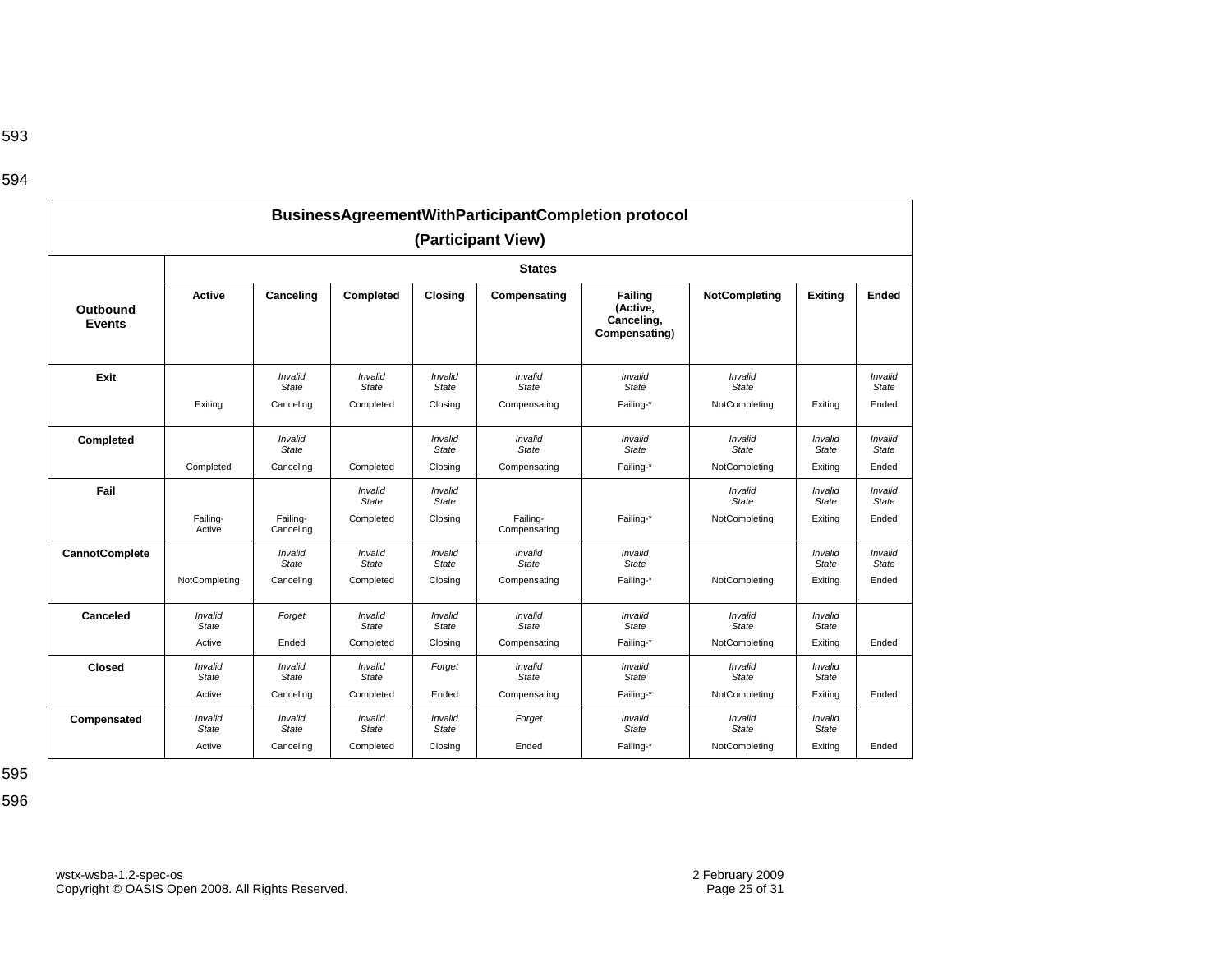# <sup>597</sup>**B.2 Coordinator view of BusinessAgreementWithParticipantCompletion**

### 598

<span id="page-25-0"></span>

| BusinessAgreementWithParticipantCompletion protocol<br>(Coordinator View) |                         |                         |                         |                         |                          |                                          |                                |                         |                         |                        |  |  |  |
|---------------------------------------------------------------------------|-------------------------|-------------------------|-------------------------|-------------------------|--------------------------|------------------------------------------|--------------------------------|-------------------------|-------------------------|------------------------|--|--|--|
|                                                                           | <b>States</b>           |                         |                         |                         |                          |                                          |                                |                         |                         |                        |  |  |  |
| Inbound<br><b>Events</b>                                                  | Active                  | Canceling               | Completed               | <b>Closing</b>          | Compensating             | <b>Failing</b><br>(Active,<br>Canceling) | Failing<br>(Compensat-<br>ing) | <b>NotCompleting</b>    | <b>Exiting</b>          | Ended                  |  |  |  |
| Exit                                                                      |                         |                         | Invalid<br><b>State</b> | Invalid<br><b>State</b> | Invalid<br>State         | Invalid<br><b>State</b>                  | Invalid<br><b>State</b>        | Invalid<br><b>State</b> | Ignore                  | Resend<br>Exited       |  |  |  |
|                                                                           | Exiting                 | Exiting                 | Completed               | Closing                 | Compensating             | Failing-*                                | Failing-<br>Compensating       | NotCompleting           | Exiting                 | Ended                  |  |  |  |
| Completed                                                                 |                         |                         | Ignore                  | Resend<br>Close         | Resend<br>Compensate     | Invalid<br><b>State</b>                  | lgnore                         | Invalid<br><b>State</b> | Invalid<br><b>State</b> | Ignore                 |  |  |  |
|                                                                           | Completed               | Completed               | Completed               | Closing                 | Compensating             | Failing-*                                | Failing-<br>Compensating       | NotCompleting           | Exiting                 | Ended                  |  |  |  |
| Fail                                                                      |                         |                         | Invalid<br><b>State</b> | Invalid<br><b>State</b> |                          | lgnore                                   | Ignore                         | Invalid<br><b>State</b> | Invalid<br><b>State</b> | Resend<br>Failed       |  |  |  |
|                                                                           | Failing-<br>Active      | Failing-<br>Canceling   | Completed               | Closing                 | Failing-<br>Compensating | Failing-*                                | Failing-<br>Compensating       | NotCompleting           | Exitina                 | Ended                  |  |  |  |
| <b>CannotComplete</b>                                                     |                         |                         | Invalid<br><b>State</b> | Invalid<br><b>State</b> | Invalid<br><b>State</b>  | Invalid<br><b>State</b>                  | Invalid<br><b>State</b>        | lgnore                  | Invalid<br>State        | Resend<br>NotCompleted |  |  |  |
|                                                                           | NotCompleting           | NotCompleting           | Completed               | Closing                 | Compensating             | Failing-*                                | Failing-<br>Compensating       | NotCompletng            | Exiting                 | Ended                  |  |  |  |
| <b>Canceled</b>                                                           | Invalid<br><b>State</b> | Forget                  | Invalid<br><b>State</b> | Invalid<br><b>State</b> | Invalid<br><b>State</b>  | Invalid<br><b>State</b>                  | Invalid<br><b>State</b>        | Invalid<br><b>State</b> | Invalid<br><b>State</b> | Ignore                 |  |  |  |
|                                                                           | Active                  | Ended                   | Completed               | Closing                 | Compensating             | Failing-*                                | Failing-<br>Compensating       | NotCompleting           | Exiting                 | Ended                  |  |  |  |
| Closed                                                                    | Invalid<br><b>State</b> | Invalid<br><b>State</b> | Invalid<br><b>State</b> | Forget                  | Invalid<br><b>State</b>  | Invalid<br><b>State</b>                  | Invalid<br>State               | Invalid<br><b>State</b> | Invalid<br>State        | Ignore                 |  |  |  |
|                                                                           | Active                  | Canceling               | Completed               | Ended                   | Compensating             | Failing-*                                | Failing-<br>Compensating       | NotCompleting           | Exiting                 | Ended                  |  |  |  |
| Compensated                                                               | Invalid<br>State        | Invalid<br><b>State</b> | Invalid<br><b>State</b> | Invalid<br>State        | Forget                   | Invalid<br>State                         | Invalid<br><b>State</b>        | Invalid<br><b>State</b> | Invalid<br>State        | lgnore                 |  |  |  |
|                                                                           | Active                  | Canceling               | Completed               | Closing                 | Ended                    | Failing-*                                | Failing-<br>Compensating       | NotCompleting           | Exitina                 | Ended                  |  |  |  |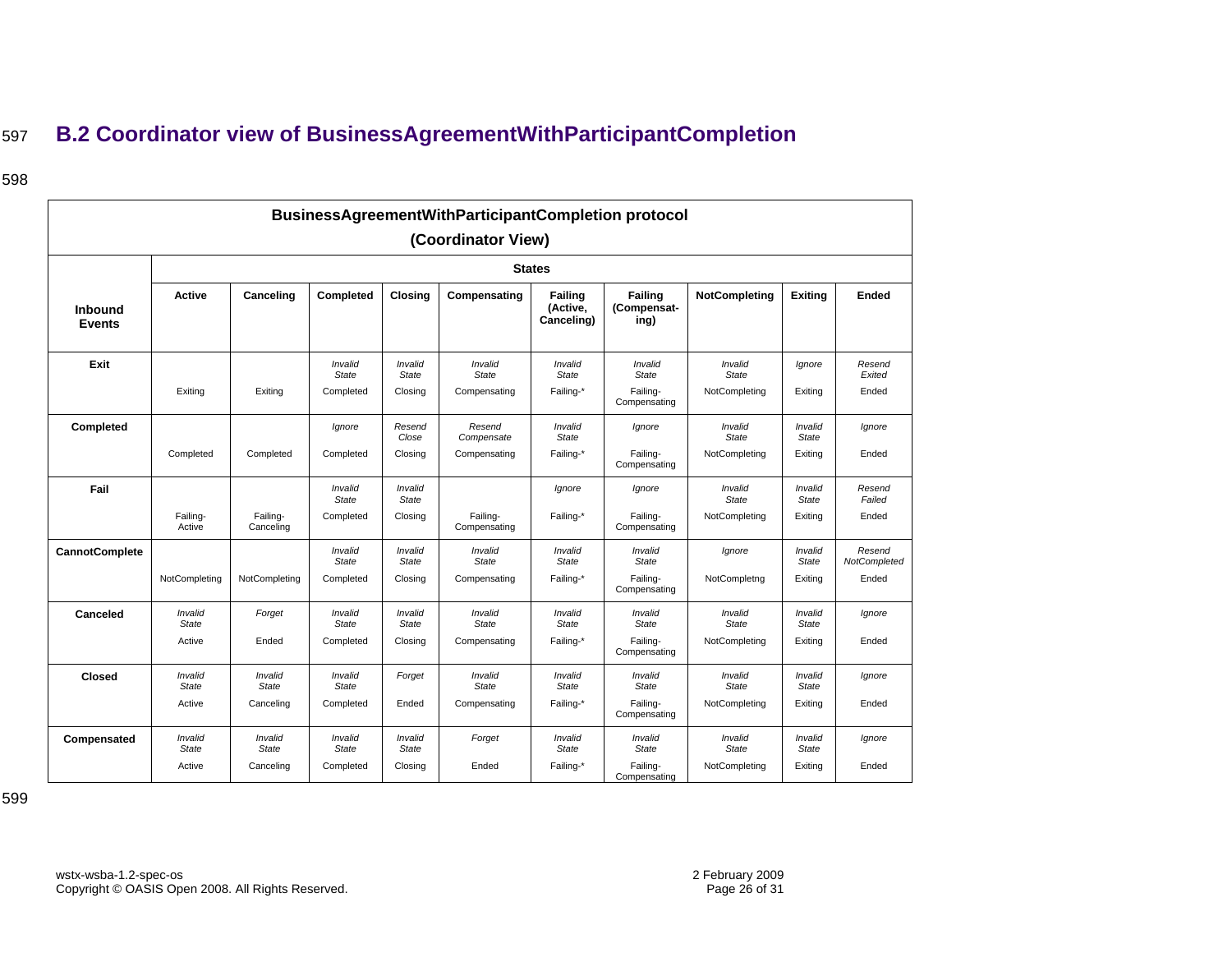# 600

| I<br>×<br>۰.<br>٩ |  |
|-------------------|--|
|-------------------|--|

|                           | BusinessAgreementWithParticipantCompletion protocol |                  |                         |                         |                         |                                                           |                         |                         |                         |  |  |  |  |  |
|---------------------------|-----------------------------------------------------|------------------|-------------------------|-------------------------|-------------------------|-----------------------------------------------------------|-------------------------|-------------------------|-------------------------|--|--|--|--|--|
|                           | (Coordinator View)                                  |                  |                         |                         |                         |                                                           |                         |                         |                         |  |  |  |  |  |
| <b>States</b>             |                                                     |                  |                         |                         |                         |                                                           |                         |                         |                         |  |  |  |  |  |
| Outbound<br><b>Events</b> | <b>Active</b>                                       | Canceling        | Completed               | Closina                 | Compensating            | <b>Failing</b><br>(Active,<br>Canceling,<br>Compensating) | NotCompleting           | <b>Exiting</b>          | Ended                   |  |  |  |  |  |
| Cancel                    |                                                     |                  | Invalid<br>State        | Invalid<br>State        | Invalid<br><b>State</b> | Invalid<br>State                                          | Invalid<br>State        | Invalid<br>State        | Invalid<br>State        |  |  |  |  |  |
|                           | Canceling                                           | Canceling        | Completed               | Closing                 | Compensating            | Failing-*                                                 | NotCompleting           | Exiting                 | Ended                   |  |  |  |  |  |
| Close                     | Invalid<br>State                                    | Invalid<br>State |                         |                         | Invalid<br>State        | Invalid<br><b>State</b>                                   | Invalid<br><b>State</b> | Invalid<br><b>State</b> | Invalid<br><b>State</b> |  |  |  |  |  |
|                           | Active                                              | Canceling        | Closing                 | Closing                 | Compensating            | Failing-*                                                 | NotCompleting           | Exiting                 | Ended                   |  |  |  |  |  |
| Compensate                | Invalid<br>State                                    | Invalid<br>State |                         | Invalid<br>State        |                         | Invalid<br><b>State</b>                                   | Invalid<br>State        | Invalid<br>State        | Invalid<br>State        |  |  |  |  |  |
|                           | Active                                              | Canceling        | Compensating            | Closing                 | Compensating            | Failing-*                                                 | NotCompleting           | Exiting                 | Ended                   |  |  |  |  |  |
| <b>Failed</b>             | Invalid<br><b>State</b>                             | Invalid<br>State | Invalid<br><b>State</b> | Invalid<br>State        | Invalid<br>State        | Forget                                                    | Invalid<br>State        | Invalid<br>State        |                         |  |  |  |  |  |
|                           | Active                                              | Canceling        | Completed               | Closing                 | Compensating            | Ended                                                     | NotCompleting           | Exiting                 | Ended                   |  |  |  |  |  |
| <b>Exited</b>             | Invalid<br>State                                    | Invalid<br>State | Invalid<br>State        | Invalid<br><b>State</b> | Invalid<br><b>State</b> | Invalid<br>State                                          | Invalid<br>State        | Forget                  |                         |  |  |  |  |  |
|                           | Active                                              | Canceling        | Completed               | Closing                 | Compensating            | Failing-*                                                 | NotCompleting           | Ended                   | Ended                   |  |  |  |  |  |
| NotCompleted              | Invalid<br>State                                    | Invalid<br>State | Invalid<br>State        | Invalid<br>State        | Invalid<br>State        | Invalid<br>State                                          | Forget                  | Invalid<br>State        |                         |  |  |  |  |  |
|                           | Active                                              | Canceling        | Completed               | Closing                 | Compensating            | Failing-*                                                 | Ended                   | Exiting                 | Ended                   |  |  |  |  |  |

602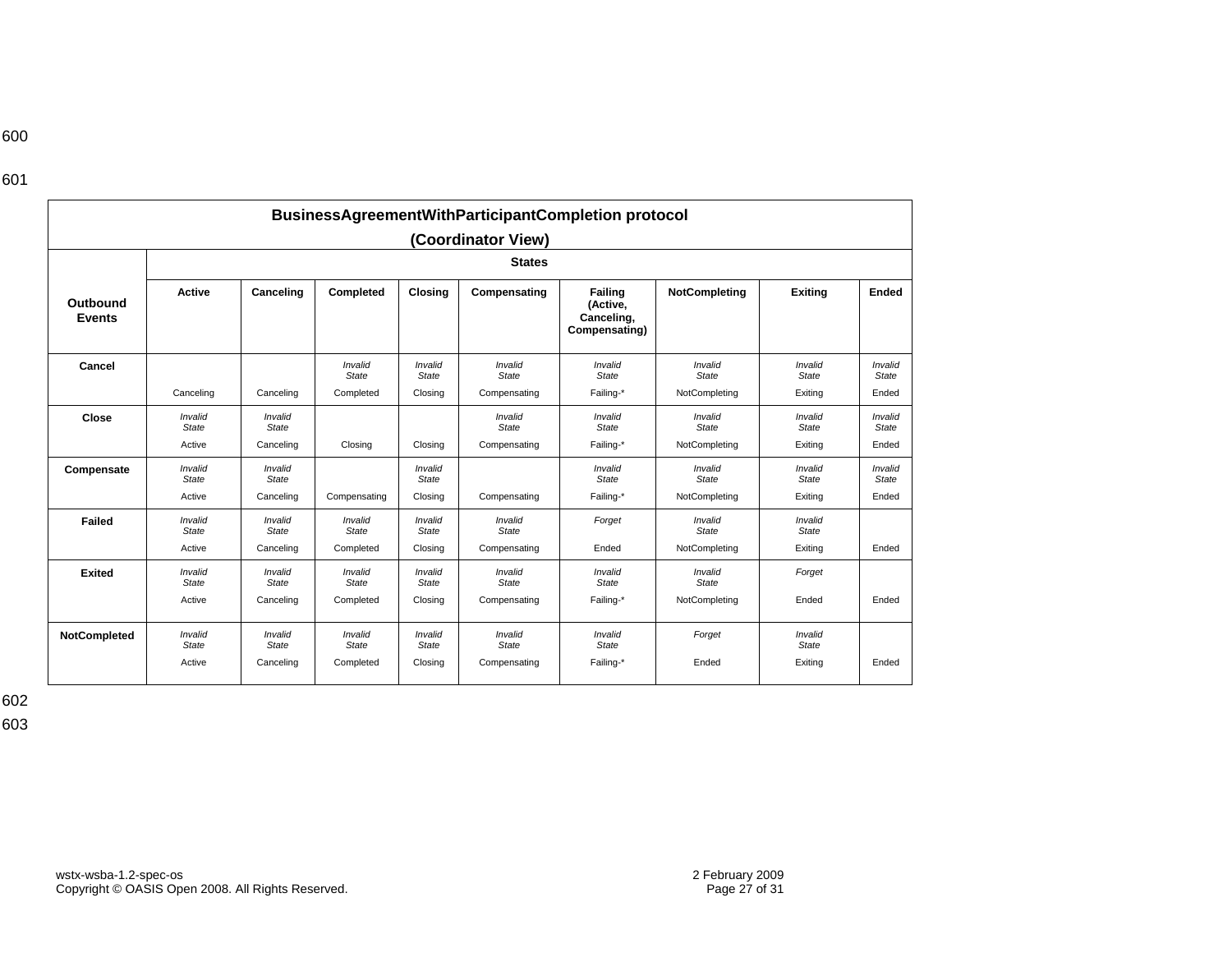# <sup>604</sup>**B.3 Participant view of BusinessAgreementWithCoordinatorCompletion**

### 605

<span id="page-27-0"></span>

|                                 | BusinessAgreementWithCoordinatorCompletion protocol |                               |                                |                                  |                                    |                                         |                                                  |                                                     |                                           |                                    |                              |  |  |  |
|---------------------------------|-----------------------------------------------------|-------------------------------|--------------------------------|----------------------------------|------------------------------------|-----------------------------------------|--------------------------------------------------|-----------------------------------------------------|-------------------------------------------|------------------------------------|------------------------------|--|--|--|
|                                 | (Participant View)                                  |                               |                                |                                  |                                    |                                         |                                                  |                                                     |                                           |                                    |                              |  |  |  |
|                                 |                                                     | <b>States</b>                 |                                |                                  |                                    |                                         |                                                  |                                                     |                                           |                                    |                              |  |  |  |
| <b>Inbound</b><br><b>Events</b> | <b>Active</b>                                       | Canceling                     | Completing                     | Completed                        | <b>Closing</b>                     | Compensating                            | Failing<br>(Active,<br>Canceling,<br>Completing) | Failing<br>(Compensat-<br>ing)                      | <b>NotCompleting</b>                      | <b>Exiting</b>                     | Ended                        |  |  |  |
| Cancel                          | Canceling                                           | Ignore<br>Canceling           | Canceling                      | Resend<br>Completed<br>Completed | Ignore<br>Closing                  | Ignore<br>Compensating                  | Resend<br>Fail<br>Failing-*                      | Ignore<br>Failing-<br>Compensating                  | Resend<br>CannotComplete<br>NotCompleting | Resend<br>Exit<br>Exiting          | Send<br>Canceled<br>Ended    |  |  |  |
| Complete                        | Completing                                          | Ignore<br>Canceling           | Ignore<br>Completing           | Resend<br>Completed<br>Completed | Ignore<br>Closing                  | Ignore<br>Compensating                  | Resend<br>Fail<br>Failing-*                      | Ignore<br>Failing-<br>Compensating                  | Resend<br>CannotComplete<br>NotCompleting | Resend<br>Exit<br>Exiting          | Send<br>Fail<br>Ended        |  |  |  |
| Close                           | Invalid<br>State<br>Active                          | Invalid<br>State<br>Canceling | Invalid<br>State<br>Completing | Closing                          | Ignore<br>Closing                  | Invalid<br>State<br>Compensating        | Invalid<br>State<br>Failing-*                    | Invalid<br><b>State</b><br>Failing-<br>Compensating | Invalid<br>State<br>NotCompleting         | Invalid<br><b>State</b><br>Exiting | Send<br>Closed<br>Ended      |  |  |  |
| Compensate                      | Invalid<br>State<br>Active                          | Invalid<br>State<br>Canceling | Invalid<br>State<br>Completing | Compensating                     | Invalid<br><b>State</b><br>Closing | Ignore<br>Compensating                  | Invalid<br><b>State</b><br>Failing-*             | Resend<br>Fail<br>Failing-<br>Compensating          | Invalid<br><b>State</b><br>NotCompleting  | Invalid<br><b>State</b><br>Exiting | Send<br>Compensated<br>Ended |  |  |  |
| <b>Failed</b>                   | Invalid<br>State<br>Active                          | Invalid<br>State<br>Canceling | Invalid<br>State<br>Completing | Invalid<br>State<br>Completed    | Invalid<br><b>State</b><br>Closing | Invalid<br><b>State</b><br>Compensating | Forget<br>Ended                                  | Forget<br>Ended                                     | Invalid<br><b>State</b><br>NotCompleting  | Invalid<br><b>State</b><br>Exiting | Ignore<br>Ended              |  |  |  |
| <b>Exited</b>                   | Invalid<br>State<br>Active                          | Invalid<br>State<br>Canceling | Invalid<br>State<br>Completing | Invalid<br>State<br>Completed    | Invalid<br><b>State</b><br>Closing | Invalid<br>State<br>Compensating        | Invalid<br>State<br>Failing-*                    | Invalid<br><b>State</b><br>Failing-<br>Compensating | Invalid<br><b>State</b><br>NotCompleting  | Forget<br>Ended                    | lgnore<br>Ended              |  |  |  |
| <b>NotCompleted</b>             | Invalid<br>State<br>Active                          | Invalid<br>State<br>Canceling | Invalid<br>State<br>Completing | Invalid<br>State<br>Completed    | Invalid<br><b>State</b><br>Closing | Invalid<br>State<br>Compensating        | Invalid<br>State<br>Failing-*                    | Invalid<br><b>State</b><br>Failing-<br>Compensating | Forget<br>Ended                           | Invalid<br>State<br>Exiting        | Ignore<br>Ended              |  |  |  |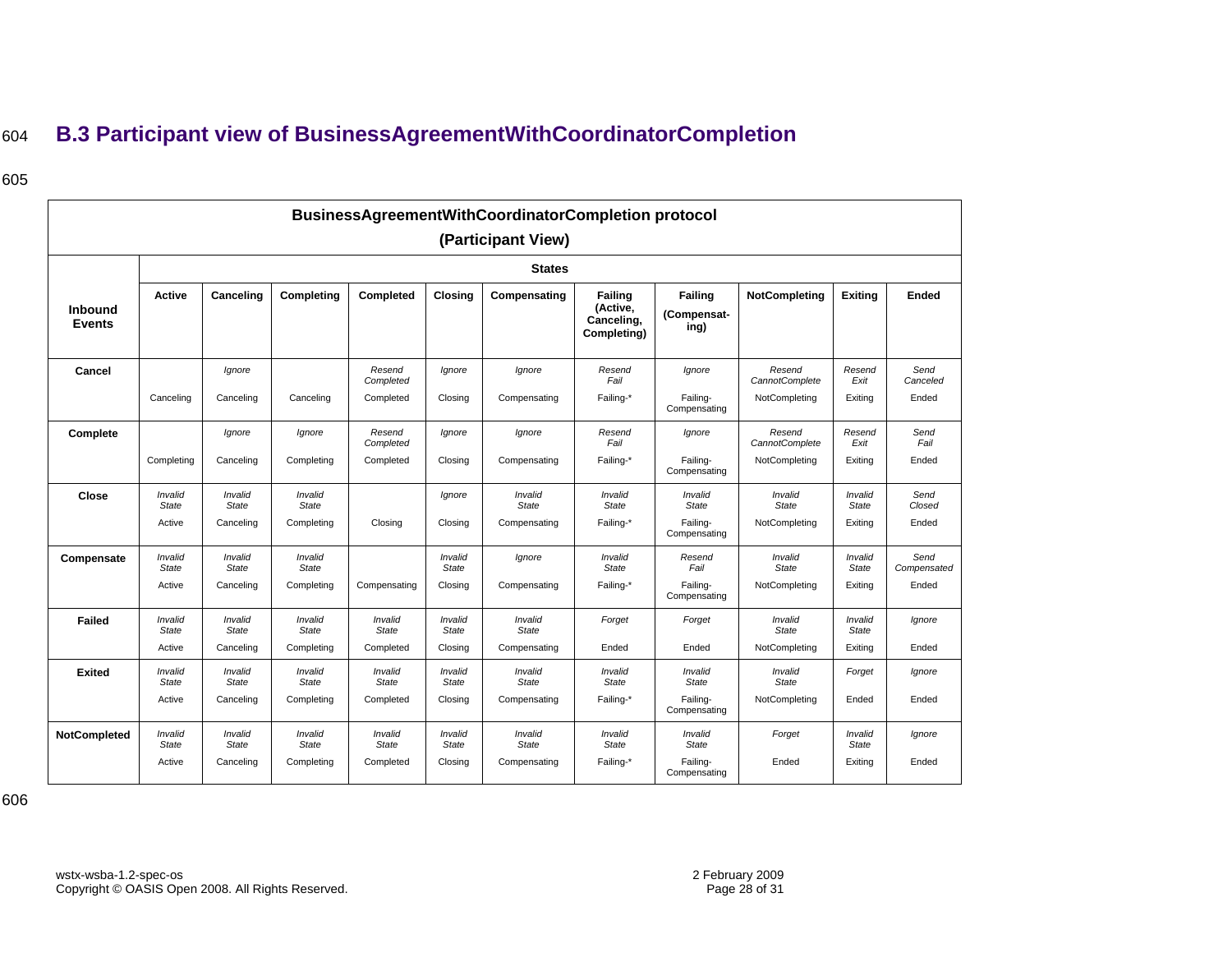607

| BusinessAgreementWithCoordinatorCompletion protocol |                         |                                      |                         |                                      |                                    |                                  |                                                                   |                                          |                  |                                  |  |  |
|-----------------------------------------------------|-------------------------|--------------------------------------|-------------------------|--------------------------------------|------------------------------------|----------------------------------|-------------------------------------------------------------------|------------------------------------------|------------------|----------------------------------|--|--|
| (Participant View)                                  |                         |                                      |                         |                                      |                                    |                                  |                                                                   |                                          |                  |                                  |  |  |
|                                                     | <b>States</b>           |                                      |                         |                                      |                                    |                                  |                                                                   |                                          |                  |                                  |  |  |
| Outbound<br><b>Events</b>                           | <b>Active</b>           | Canceling                            | Completing              | Completed                            | <b>Closing</b>                     | Compensating                     | Failing<br>(Active,<br>Canceling,<br>Completing,<br>Compensating) | NotCompleting                            | Exitina          | Ended                            |  |  |
| Exit                                                | Exiting                 | Invalid<br><b>State</b><br>Canceling | Exiting                 | Invalid<br><b>State</b><br>Completed | Invalid<br><b>State</b><br>Closing | Invalid<br>State<br>Compensating | Invalid<br><b>State</b><br>Failing-*                              | Invalid<br><b>State</b><br>NotCompleting | Exitina          | Invalid<br><b>State</b><br>Ended |  |  |
| Completed                                           | Invalid<br>State        | Invalid<br><b>State</b>              |                         |                                      | Invalid<br>State                   | Invalid<br>State                 | Invalid<br>State                                                  | Invalid<br><b>State</b>                  | Invalid<br>State | Invalid<br><b>State</b>          |  |  |
|                                                     | Active                  | Canceling                            | Completed               | Completed                            | Closing                            | Compensating                     | Failing-*                                                         | NotCompleting                            | Exiting          | Ended                            |  |  |
| Fail                                                |                         |                                      |                         | Invalid<br><b>State</b>              | Invalid<br><b>State</b>            |                                  |                                                                   | Invalid<br>State                         | Invalid<br>State | Invalid<br><b>State</b>          |  |  |
|                                                     | Failing-<br>Active      | Failing-<br>Canceling                | Failing-<br>Completing  | Completed                            | Closing                            | Failing-<br>Compensating         | Failing-*                                                         | NotCompleting                            | Exiting          | Ended                            |  |  |
| <b>CannotComplete</b>                               |                         | Invalid<br><b>State</b>              |                         | Invalid<br><b>State</b>              | Invalid<br><b>State</b>            | Invalid<br><b>State</b>          | Invalid<br><b>State</b>                                           |                                          | Invalid<br>State | Invalid<br>State                 |  |  |
|                                                     | NotCompleting           | Canceling                            | NotCompleting           | Completed                            | Closing                            | Compensating                     | Failing-*                                                         | NotCompleting                            | Exiting          | Ended                            |  |  |
| Canceled                                            | Invalid<br>State        | Forget                               | Invalid<br>State        | Invalid<br><b>State</b>              | Invalid<br><b>State</b>            | Invalid<br>State                 | Invalid<br><b>State</b>                                           | Invalid<br><b>State</b>                  | Invalid<br>State |                                  |  |  |
|                                                     | Active                  | Ended                                | Completing              | Completed                            | Closing                            | Compensating                     | Failing-*                                                         | NotCompleting                            | Exiting          | Ended                            |  |  |
| <b>Closed</b>                                       | Invalid<br><b>State</b> | Invalid<br><b>State</b>              | Invalid<br>State        | Invalid<br><b>State</b>              | Forget                             | Invalid<br>State                 | Invalid<br><b>State</b>                                           | Invalid<br><b>State</b>                  | Invalid<br>State |                                  |  |  |
|                                                     | Active                  | Canceling                            | Completing              | Completed                            | Ended                              | Compensating                     | Failing-*                                                         | NotCompleting                            | Exiting          | Ended                            |  |  |
| Compensated                                         | Invalid<br><b>State</b> | Invalid<br><b>State</b>              | Invalid<br><b>State</b> | Invalid<br><b>State</b>              | Invalid<br>State                   | Forget                           | Invalid<br><b>State</b>                                           | Invalid<br><b>State</b>                  | Invalid<br>State |                                  |  |  |
|                                                     | Active                  | Canceling                            | Completing              | Completed                            | Closing                            | Ended                            | Failing-*                                                         | NotCompleting                            | Exiting          | Ended                            |  |  |

609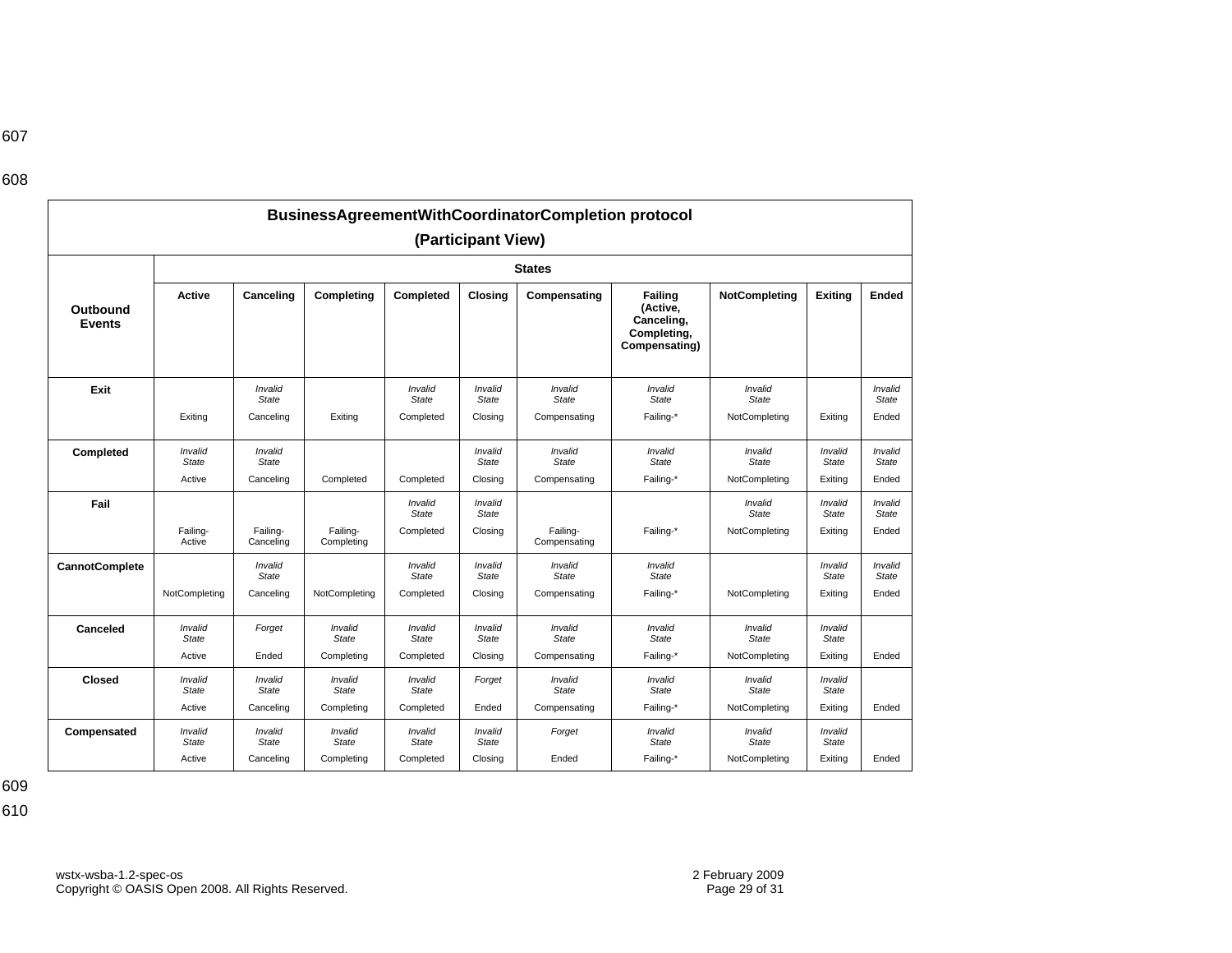# <sup>611</sup>**B.4 Coordinator view of BusinessAgreementWithCoordinatorCompletion**

### 612

| BusinessAgreementWithCoordinatorCompletion protocol |                    |                       |                           |                        |                         |                         |                          |                                                  |                                |                         |                         |                        |
|-----------------------------------------------------|--------------------|-----------------------|---------------------------|------------------------|-------------------------|-------------------------|--------------------------|--------------------------------------------------|--------------------------------|-------------------------|-------------------------|------------------------|
| (Coordinator View)                                  |                    |                       |                           |                        |                         |                         |                          |                                                  |                                |                         |                         |                        |
| <b>Inbound</b>                                      | <b>States</b>      |                       |                           |                        |                         |                         |                          |                                                  |                                |                         |                         |                        |
| <b>Events</b>                                       | Active             | Canceling<br>(Active) | Canceling<br>(Completing) | Completing             | Completed               | Closing                 | Compensating             | Failing<br>(Active,<br>Canceling,<br>Completing) | Failing<br>(Compensat-<br>ing) | <b>NotCompleting</b>    | Exiting                 | Ended                  |
| Exit                                                |                    |                       |                           |                        | Invalid<br><b>State</b> | Invalid<br><b>State</b> | Invalid<br><b>State</b>  | Invalid<br>State                                 | Invalid<br><b>State</b>        | Invalid<br>State        | lgnore                  | Resend<br>Exited       |
|                                                     | Exiting            | Exiting               | Exiting                   | Exiting                | Completed               | Closing                 | Compensating             | Failing-*                                        | Failing-<br>Compensating       | NotCompleting           | Exiting                 | Ended                  |
| Completed                                           | Invalid<br>State   | Invalid<br>State      |                           |                        | Ignore                  | Resend<br>Close         | Resend<br>Compensate     | Invalid<br>State                                 | Ignore                         | Invalid<br>State        | Invalid<br>State        | lgnore                 |
|                                                     | Active             | Canceling-<br>Active  | Completed                 | Completed              | Completed               | Closing                 | Compensating             | Failing-*                                        | Failing-<br>Compensating       | NotCompleting           | Exiting                 | Ended                  |
| Fail                                                |                    |                       |                           |                        | Invalid<br>State        | Invalid<br><b>State</b> |                          | lgnore                                           | Ignore                         | Invalid<br>State        | Invalid<br><b>State</b> | Resend<br>Failed       |
|                                                     | Failing-<br>Active | Failing-<br>Canceling | Failing-<br>Canceling     | Failing-<br>Completing | Completed               | Closing                 | Failing-<br>Compensating | Failing-*                                        | Failing-<br>Compensating       | NotCompleting           | Exiting                 | Ended                  |
| <b>CannotComplete</b>                               |                    |                       |                           |                        | Invalid<br><b>State</b> | Invalid<br>State        | Invalid<br><b>State</b>  | Invalid<br>State                                 | Invalid<br><b>State</b>        | Ignore                  | Invalid<br><b>State</b> | Resend<br>NotCompleted |
|                                                     | NotCompleting      | NotCompleting         | NotCompleting             | NotCompleting          | Completed               | Closing                 | Compensating             | Failing-*                                        | Failing-<br>Compensating       | NotCompleting           | Exiting                 | Ended                  |
| Canceled                                            | Invalid<br>State   | Forget                | Forget                    | Invalid<br>State       | Invalid<br><b>State</b> | Invalid<br><b>State</b> | Invalid<br><b>State</b>  | Invalid<br>State                                 | Invalid<br><b>State</b>        | Invalid<br>State        | Invalid<br><b>State</b> | lgnore                 |
|                                                     | Active             | Ended                 | Ended                     | Completing             | Completed               | Closing                 | Compensating             | Failing-*                                        | Failing-<br>Compensating       | NotCompleting           | Exiting                 | Ended                  |
| <b>Closed</b>                                       | Invalid<br>State   | Invalid<br>State      | Invalid<br>State          | Invalid<br>State       | Invalid<br><b>State</b> | Forget                  | Invalid<br><b>State</b>  | Invalid<br>State                                 | Invalid<br><b>State</b>        | Invalid<br><b>State</b> | Invalid<br>State        | lanore                 |
|                                                     | Active             | Canceling-<br>Active  | Canceling-<br>Completing  | Completing             | Completed               | Ended                   | Compensating             | Failing-*                                        | Failing-<br>Compensating       | NotCompleting           | Exiting                 | Ended                  |
| Compensated                                         | Invalid<br>State   | Invalid<br>State      | Invalid<br>State          | Invalid<br>State       | Invalid<br><b>State</b> | Invalid<br>State        | Forget                   | Invalid<br>State                                 | Invalid<br><b>State</b>        | Invalid<br>State        | Invalid<br>State        | lgnore                 |
|                                                     | Active             | Canceling-<br>Active  | Canceling-<br>Completing  | Completing             | Completed               | Closing                 | Ended                    | Failing-*                                        | Failing-<br>Compensating       | NotCompleting           | Exiting                 | Ended                  |

<span id="page-29-0"></span>613